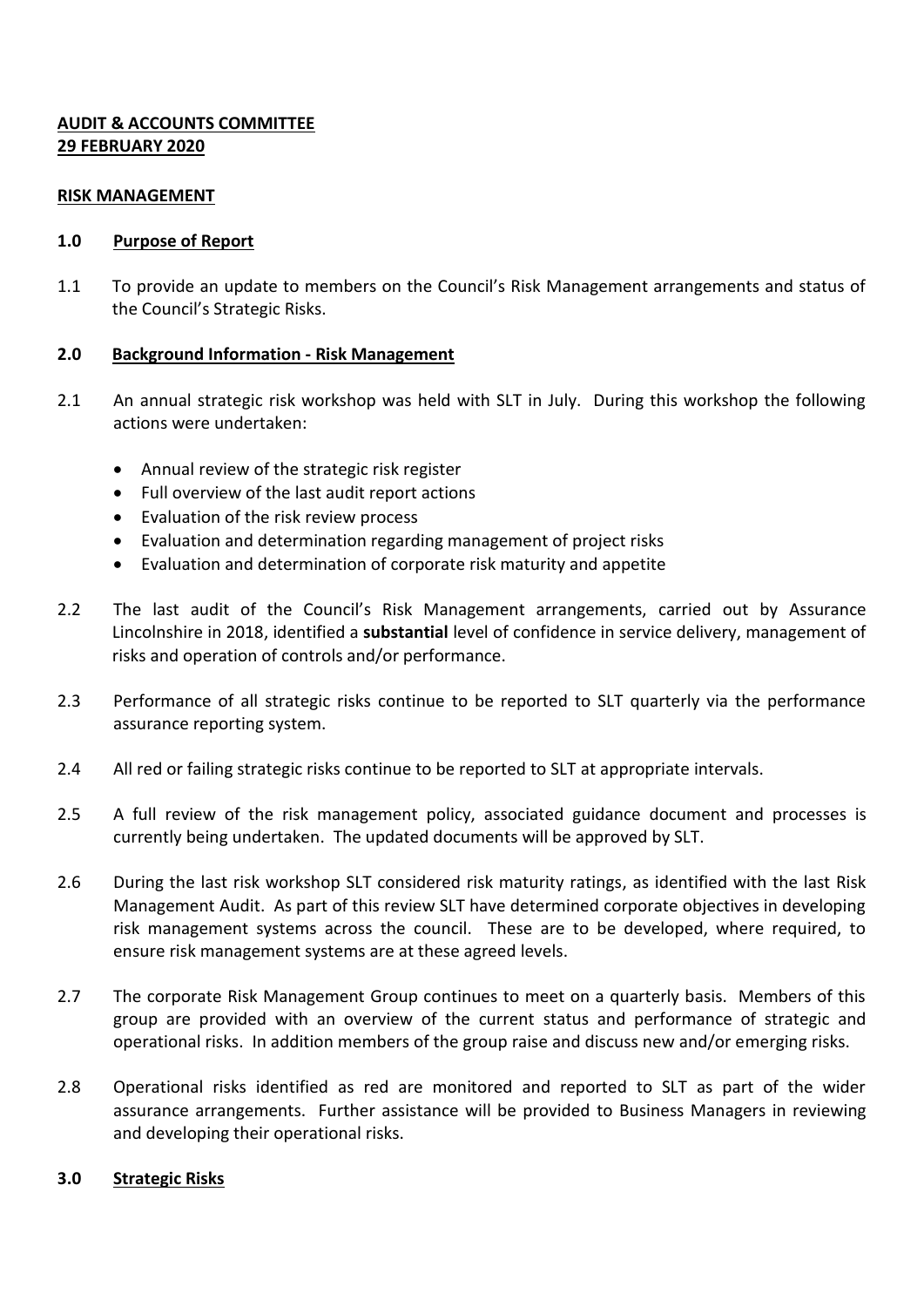- 3.1 Strategic risks are those that have the potential to halt or interfere with the Council's ability to achieve its priorities and/or deliver its statutory duties.
- 3.2 As detailed in 2.1 a risk workshop, involving members of SLT, has been undertaken to agree risks that are strategic in nature for the forthcoming year. When reviewing strategic risks consideration is given to how the whole organisation is positioned to deliver its objectives having regard to internal/external factors, some of which are out of the Council's control e.g. economic downturn.
	- **Title Description Notes** SR101 Financial sustainability – General Fund Ensuring financial sustainability of the general fund to allow the council to undertake its core functions, deliver services, meet its corporate priorities and objectives Revised strategic risk. SR102 Financial sustainability - HRA Financial sustainability of the HRA to ensure the council is able to provide, maintain and develop its housing stock. Revised strategic risk. SR103 Safeguarding Preventing failures within safeguarding arrangements to ensure protection of vulnerable persons Existing risk - no significant change. SR104 Failure to deliver growth infrastructure Facilitating the provision of local infrastructure to ensure growth within the district to meet agreed plans & corporate priorities Revised risk based on previous wider growth risk. SR105 Contract/supply failure Managing contracts with key suppliers, including NSDC wholly own companies, to ensure the continued delivery of an effective service and ensure delivery of the council's priorities and objectives. Existing risk with greater focus on wholly owned companies.  $SR106$  Workforce  $\parallel$  Ensuring the council is able to recruit, maintain and retain appropriate staffing resource to ensure it is able to deliver its services and meet its corporate objectives. Revised risk. SR107 Loss of community cohesion The risk of vulnerable communities with NSDC feeling disengaged, excluded or being unable to access available services and opportunities. Existing risk with new focus. SR108 Emergency response The Council's ability to effectively respond as a category 1 responder to a major emergency and maintain a suitable response without affecting essential service delivery. Existing risk – no significant change. SR109 Corporate governance Risk of failure in systems of governance within the council, council owned/influenced organisations and Existing risk - no

partnerships or other collaborative arrangements.

SR110 Data Deliberate or unintentional loss/disclosure of Existing risk

significant change.

3.3 The current register has 12 strategic risks. These are listed in the table below.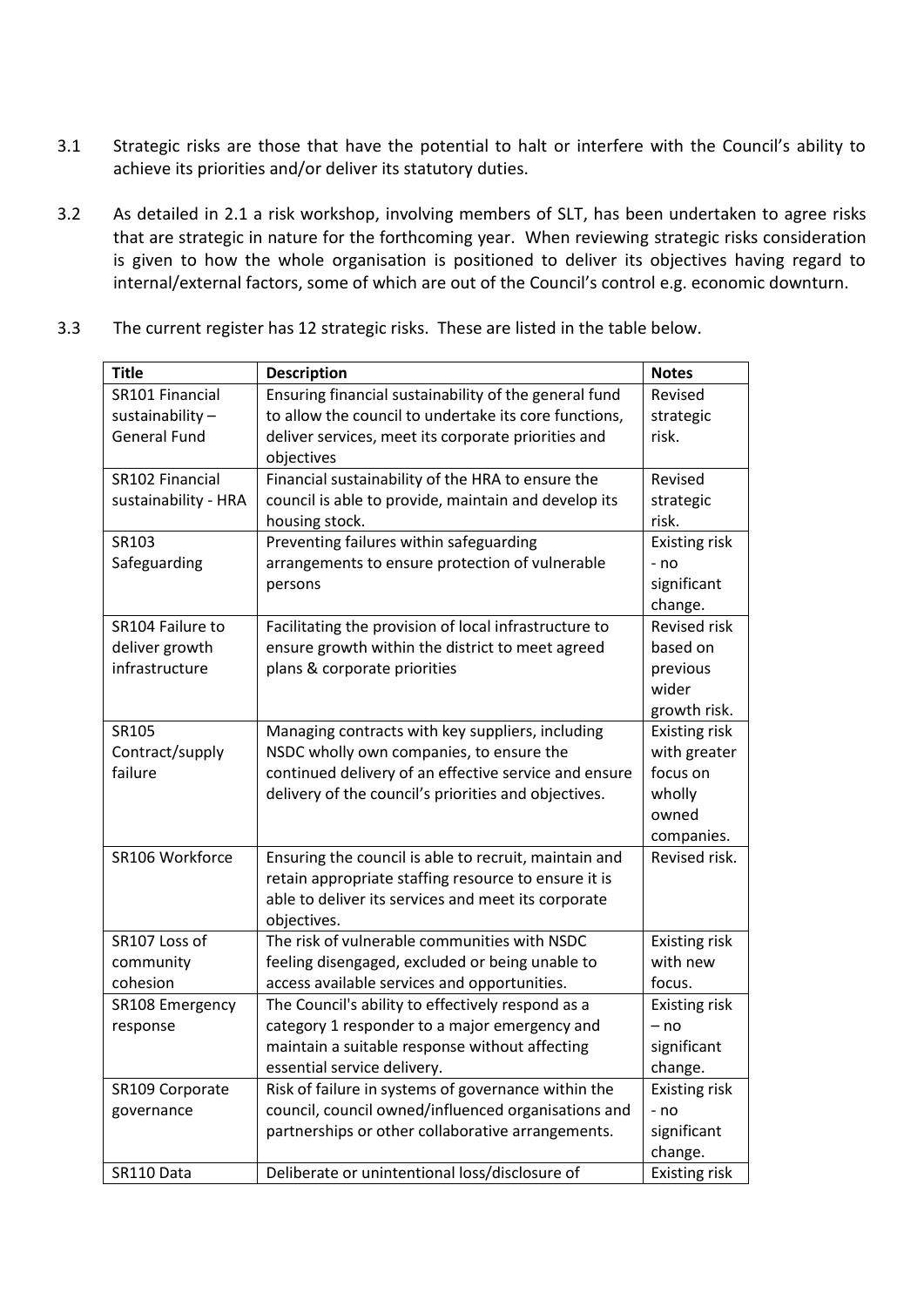| management and | personal, sensitive, confidential, business critical   | - no                  |
|----------------|--------------------------------------------------------|-----------------------|
| security       | information or breach of information governance        | significant           |
|                | legislation.                                           | change.               |
| SR111 Arkwood  | Managing performance and the relationship              | Existing risk         |
| Development    | between the Council and Arkwood Developments in        | - no                  |
|                | accordance with the governance agreement.              | significant           |
|                |                                                        | change.               |
| SR112 Brexit   | Effects of BREXIT on the council's ability to deliver  | <b>Existing risk-</b> |
|                | services and to the sustainability of its communities. | no                    |
|                |                                                        | significant           |
|                |                                                        | change.               |

## 3.4 **Significant changes to the strategic risk register**

**SR101 &102 Financial sustainability** - The previous financial sustainability risk has been removed and replaced with separate assessments for the General Fund (SR101) and the Housing Revenue Account (SR102). It was felt that the original risk, which covered all financial matters, was too broad and didn't allow for specific issues posed by the GF and HRA accounts to be properly expressed.

**SR 104 Failure to deliver growth** - The previous remit of this risk was very wide ranging considering all issues that affected growth within the district, many of which weren't within the Council's control. Due to its wide ranging remit it was difficult to manage. It was agreed that this risk should remain but its focus should be narrowed to concentrate on facilitating the delivery of local infrastructure to enable growth within the district.

**SR105 Contract/supply failure** - It was agreed that this risk should remain, however, it has been refocused to concentrate on major suppliers of council services/functions, especially those that assist in the delivery of the community plan.

**SR106 Workforce** – This was previously entitled Organisational Development and mainly considered risks posed through changes to the organisation. The new focus of this risk is now on ensuring that the available staffing resource is suitable to ensure the council can meet its corporate priorities/objectives.

**SR107 Loss of community cohesion** - Previously entitled sustainable communities this risk's remit considered wide ranging issues to all communities. It was agreed that it should be refocussed to establish the issues facing vulnerable communities which may cause them to become disengaged or unable to access critical services provided by the council.

**SR10 Impact of welfare reform changes** – This has now been removed from the strategic risk register. The main purpose of this risk was to consider the risks associated with the implementation of the welfare reforms. This will now be covered within Operational risks for those specific sections who are specifically delivering services that are directly affected by issues relating to welfare payments.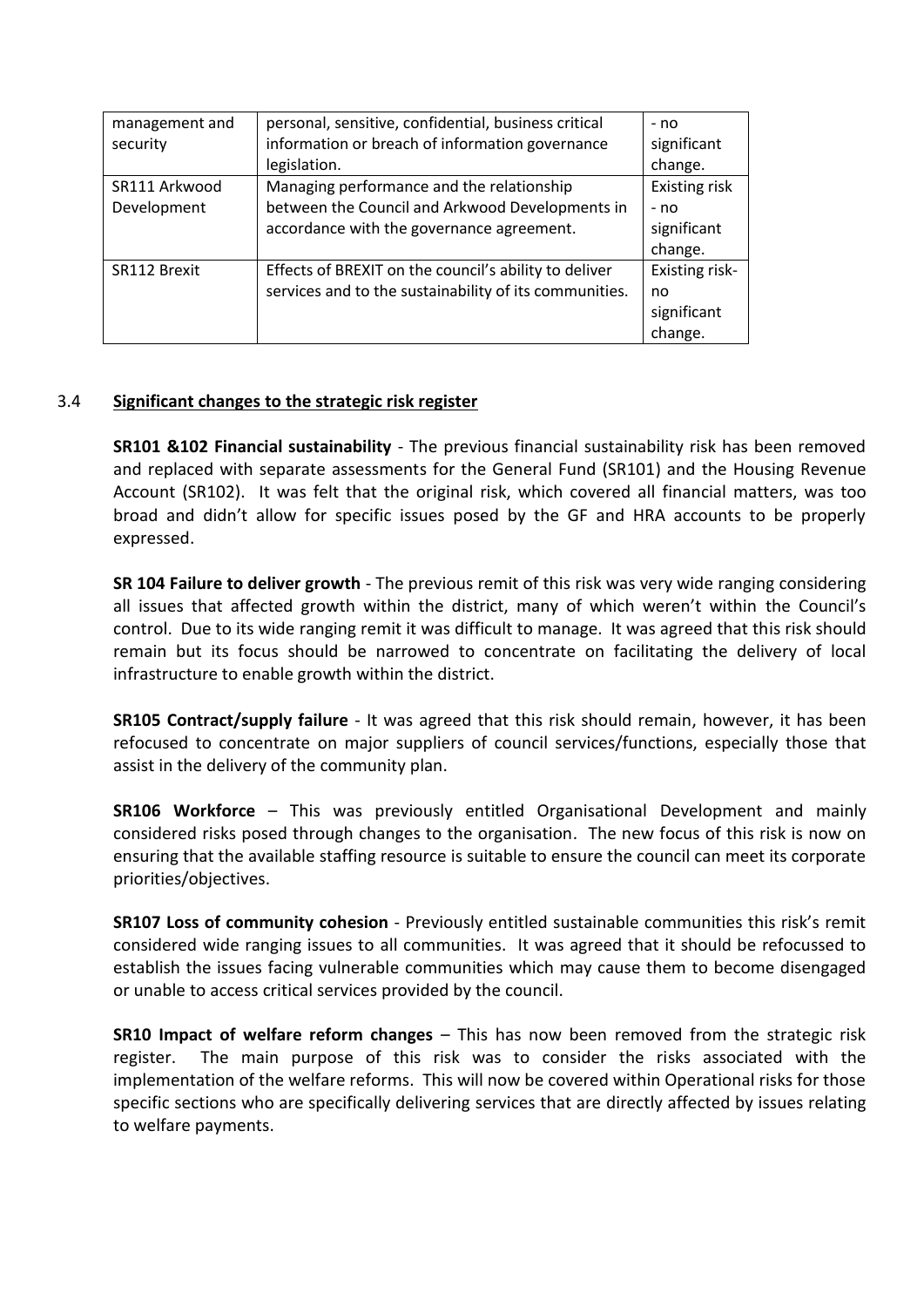- 3.5 Ownership of each risk is assigned to a relevant director. Owners, with the assistance of lead officers and Safety and Risk Management Officer, have now developed all new risks.
- 3.6 All risks have been reviewed and action plans developed.
- 3.7 Strategic risks SR104, SR108, SR110 and SR112 are currently identified as red risks. Whilst every reasonable effort will be made to reduce the risk to a level to ensure compliance with the corporate risk appetite, it should be noted that the very nature of strategic risks are complex and influenced by many outside factors/controls. Some actions can be very long term and in other cases the ability to reduce the risk further may not be in the control of the council.
- 3.8 All twelve Strategic Risk assessments have been appended to this report.

## **4.0 Equalities Implications**

4.1 There are no specific equalities implications arising from the details set out within this report. Where appropriate equalities are considered as part of the risk management process and where appropriate these are noted against the relevant risk and mitigation put in place to manage the risk along with any other risks identified.

## **5.0 Financial Implications**

5.1 FIN19-20/2208 - There are no direct financial implications arising from this report.

### **6.0 RECOMMENDATION**

Members of the Committee are recommended to note the content of this report.

### **Reason for Recommendations**

**To update the Committee on the Council's approach to risk management and provide an update on the status of the Council's strategic risks**

### **Background Papers**

Nil.

For further information please contact Richard Bates – Safety and Risk Management Officer on extension 5593.

**Karen White Director – Governance and Organisational Development**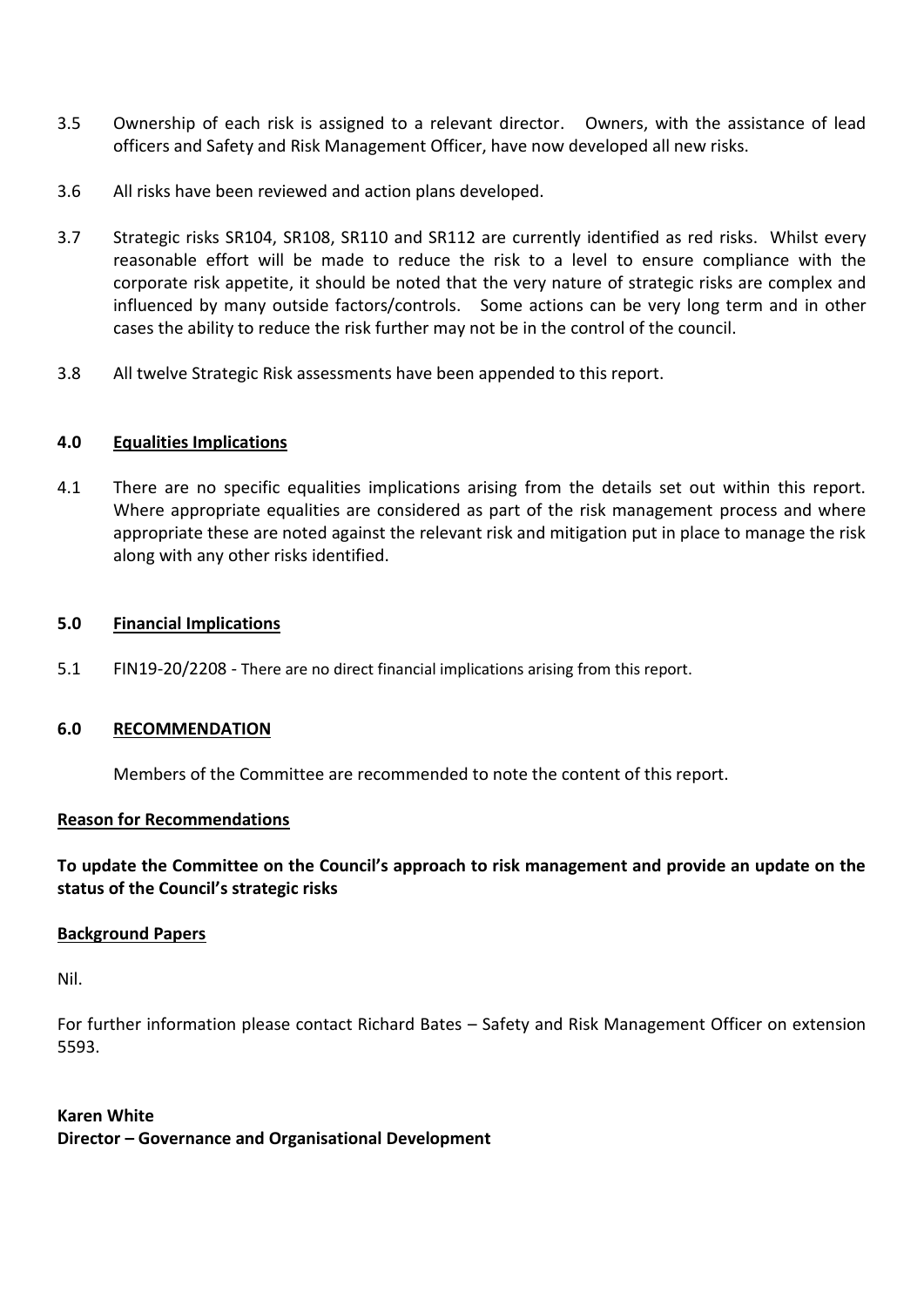# **Appendix 1**

| Management<br><b>Action Plan</b> | SR101 Financial sustainability -<br><b>General Fund</b>                                                                                                                                |                                     | Risk Owner                | Kohli, Sanjiv (SLT)     |                   |
|----------------------------------|----------------------------------------------------------------------------------------------------------------------------------------------------------------------------------------|-------------------------------------|---------------------------|-------------------------|-------------------|
| <b>Description</b>               | Ensuring financial sustainability of the<br>general fund to allow the council to<br>undertake its core functions, deliver<br>services, meet its corporate priorities and<br>objectives |                                     | <b>Assigned To</b>        | Wilson, Nick (BM - FIN) |                   |
| Original Risk<br><b>Matrix</b>   | <b>Current Risk Matrix</b>                                                                                                                                                             | <b>Target Risk</b><br><b>Matrix</b> | <b>Risk Review Period</b> | Quarterly               |                   |
| ikelihood<br>Impact              | ikelihood<br>Impact                                                                                                                                                                    | Likelihood<br>Impact                | <b>Last Review Date</b>   | <b>Target Date</b>      | <b>Management</b> |
|                                  |                                                                                                                                                                                        |                                     | 22-Jan-2020               | 31-Mar-2020             | Controlled        |

| <b>Risk Officer</b><br><b>Review</b> |                                                                                                                                                                                                                                                                                                                                                                                                                                                                                                                                                                                                                                                                                                   |
|--------------------------------------|---------------------------------------------------------------------------------------------------------------------------------------------------------------------------------------------------------------------------------------------------------------------------------------------------------------------------------------------------------------------------------------------------------------------------------------------------------------------------------------------------------------------------------------------------------------------------------------------------------------------------------------------------------------------------------------------------|
| Vulnerability                        | Financial<br>Meeting corporate objectives<br>Service delivery<br>Reputation<br>Governance<br>Compliance                                                                                                                                                                                                                                                                                                                                                                                                                                                                                                                                                                                           |
| Trigger/Event                        | Unforeseen rise in interest rates over forecasted levels<br>Changes in national policy eg. fair funding review, change to government political parties<br>Banking crisis<br>Over reliance and poor decision making on investments<br>Member priorities diverging from corporate priorities<br>Increase CPI/RPI figures<br>Failure of subsidiaries<br>Major contract failure<br>Failure of HRA<br>Reduction in Business Rates 2.<br>Poor decision making and business planning<br>Budgeted income levels not meeting target<br>Impact on promised funding not as expected<br>Change in significant income/funding<br>Failure in compliance/ governance<br>Fraud<br>Loss of critical income streams |
| Impact                               | Inability to deliver services<br>Inability to meet corporate priorities<br>Inability to meet legislative requirements<br>External auditors review<br>Government taskforce<br>Negative media/reputation<br>Loss of ability to make local decisions<br>Division between members and officers<br>Greater division between political parties<br>Staff morale and loss of key staff<br>Fines/ enforcement<br>S151 officer issues S114 notice<br>GF fails due to third party failure, i.e. HRA/subsidiaries<br>Impact on residents and communities                                                                                                                                                      |
| <b>Measures in Place</b>             | Quarterly Capital monitoring meetings<br>Investments approved in line with the annually agreed Treasury Management Strategy<br>Annual refresh of MTFP including management of reserves<br>Council approved Capital programme<br>Financial implications added to Committee reports by Financial Services                                                                                                                                                                                                                                                                                                                                                                                           |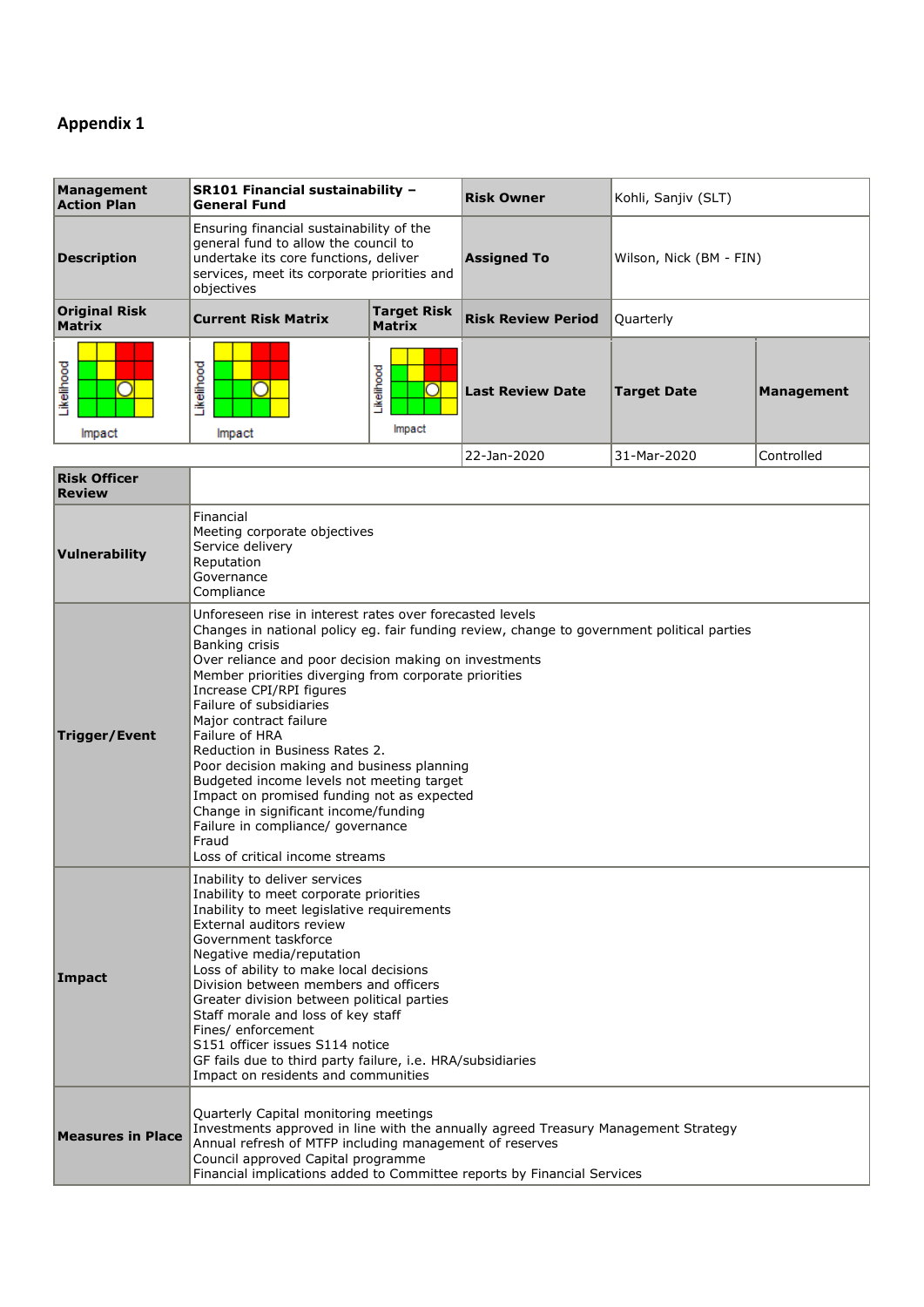| Management<br><b>Action Plan</b>      | <b>SR102 Financial sustainability - HRA</b>                                                                                 |                              | <b>Risk Owner</b>         | Kohli, Sanjiv (SLT)                                |                   |
|---------------------------------------|-----------------------------------------------------------------------------------------------------------------------------|------------------------------|---------------------------|----------------------------------------------------|-------------------|
| <b>Description</b>                    | Financial sustainability of the HRA to<br>ensure the council is able to provide,<br>maintain and develop its housing stock. |                              | <b>Assigned To</b>        | Wilson, Nick (BM - FIN); Main, Rob (BM  <br>- HSD) |                   |
| <b>Original Risk</b><br><b>Matrix</b> | <b>Current Risk Matrix</b>                                                                                                  | <b>Target Risk</b><br>Matrix | <b>Risk Review Period</b> | Ouarterly                                          |                   |
| .ikelihood<br>Impact                  | ikelihood<br>Impact                                                                                                         | Likelihood<br>Impact         | <b>Last Review Date</b>   | <b>Target Date</b>                                 | <b>Management</b> |
|                                       |                                                                                                                             |                              | 25-Nov-2019               | 31-Mar-2020                                        | Control Pending   |

| <b>Risk Officer</b><br><b>Review</b> |                                                                                                                                                                                                                                                                                                                                                                                                                                                                                                                                                                                                                                                                                                                                                     |
|--------------------------------------|-----------------------------------------------------------------------------------------------------------------------------------------------------------------------------------------------------------------------------------------------------------------------------------------------------------------------------------------------------------------------------------------------------------------------------------------------------------------------------------------------------------------------------------------------------------------------------------------------------------------------------------------------------------------------------------------------------------------------------------------------------|
| Vulnerability                        | Financial<br>Meeting corporate objectives<br>Service delivery<br>Reputation<br>Governance<br>Regulation and compliance                                                                                                                                                                                                                                                                                                                                                                                                                                                                                                                                                                                                                              |
| <b>Trigger/Event</b>                 | Change in national policy<br>Increase in interest rates<br>Increased rent arrears<br>Increased voids<br>Suitability of stock meeting future standards<br>Increase or change in standards required<br>Current stock does not meeting housing needs<br>Workforce issues<br>Housing management review and implementation<br>Failing to ensure compliance with relevant legislation causing regulatory bodies to intervene<br>Noncompliance with rent standard<br>Meeting tenant priorities<br>Ineffective strategic decision making and business planning<br>Key HRA major projects failure<br>Ineffective management of housing maintenance function<br>Loss of critical income streams<br>Fraud<br>Failure to manage critical income streams/ invest |
| Impact                               | Inability to maintain stock to acceptable level including development of future stock<br>Budget unable to address changes in national policy                                                                                                                                                                                                                                                                                                                                                                                                                                                                                                                                                                                                        |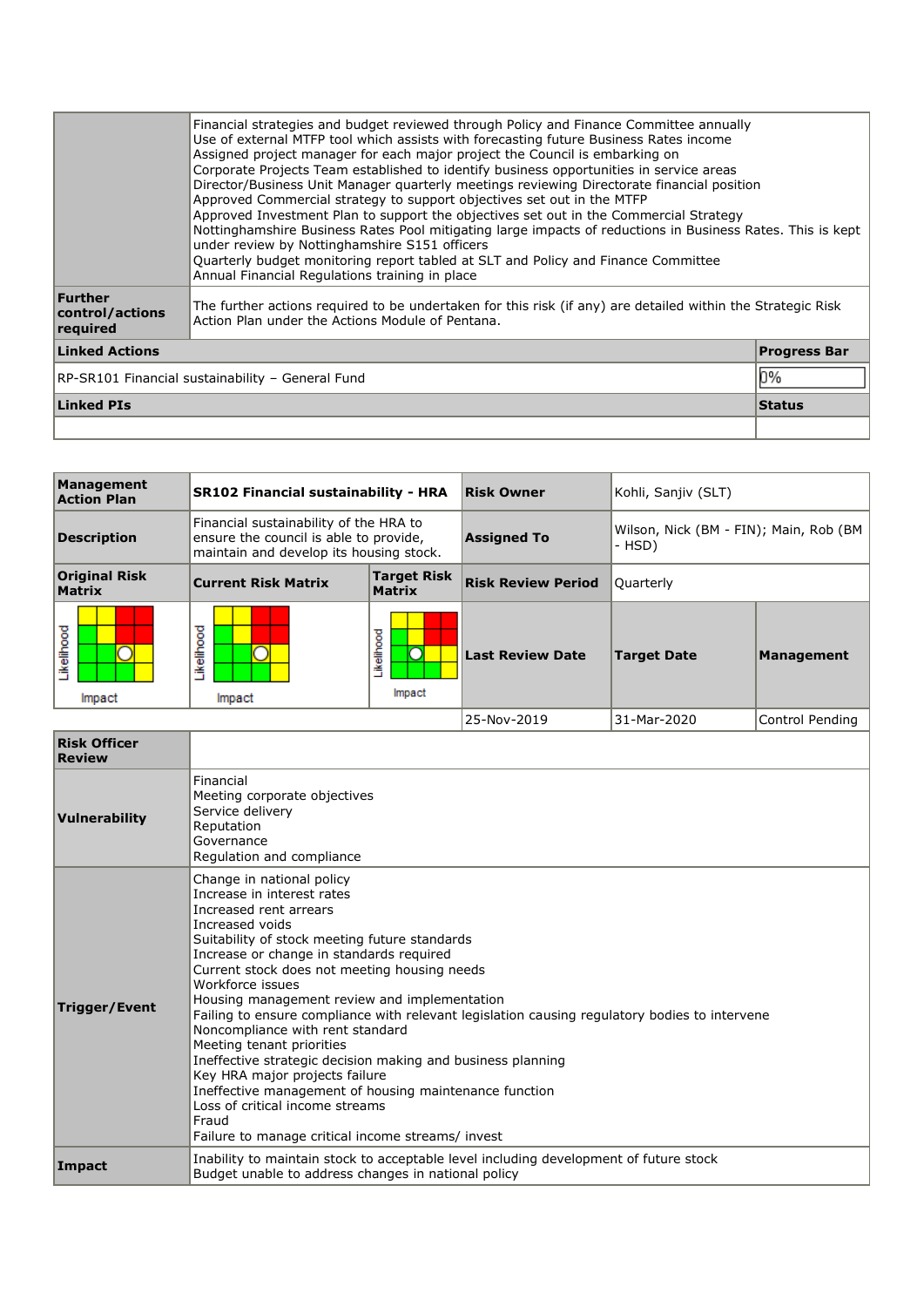|                                         | Reprioritisation of service delivery including resource delivery<br>Cash reserves used to right off rent arrears and voids                                                            |                     |  |  |  |
|-----------------------------------------|---------------------------------------------------------------------------------------------------------------------------------------------------------------------------------------|---------------------|--|--|--|
|                                         | Substandard housing stock                                                                                                                                                             |                     |  |  |  |
|                                         | Loss of morale and high staff turnover                                                                                                                                                |                     |  |  |  |
|                                         | Fines, notices, court cases and legal fees                                                                                                                                            |                     |  |  |  |
|                                         | Moratorium of services                                                                                                                                                                |                     |  |  |  |
|                                         | Dissatisfaction with service delivery                                                                                                                                                 |                     |  |  |  |
|                                         | Greater scrutiny on service slowing decision making                                                                                                                                   |                     |  |  |  |
|                                         | Poor local housing policy                                                                                                                                                             |                     |  |  |  |
|                                         | Project failure                                                                                                                                                                       |                     |  |  |  |
|                                         | Contract disputes                                                                                                                                                                     |                     |  |  |  |
|                                         | S151 officer issues S114 notice                                                                                                                                                       |                     |  |  |  |
|                                         | Failure to service debt                                                                                                                                                               |                     |  |  |  |
|                                         | Legislative requirements not met                                                                                                                                                      |                     |  |  |  |
|                                         | Impact on residents and tenants                                                                                                                                                       |                     |  |  |  |
|                                         | Quarterly Capital monitoring meetings                                                                                                                                                 |                     |  |  |  |
|                                         | Investments approved in line with the annually agreed Treasury Management Strategy                                                                                                    |                     |  |  |  |
|                                         | Annual refresh of MTFP including management of reserves                                                                                                                               |                     |  |  |  |
|                                         | Council approved Capital programme                                                                                                                                                    |                     |  |  |  |
|                                         | Financial implications added to Committee reports by Financial Services                                                                                                               |                     |  |  |  |
|                                         | Financial strategies and budget reviewed through Policy and Finance Committee annually                                                                                                |                     |  |  |  |
|                                         | Use of external MTFP tool which assists with forecasting future Business Rates income                                                                                                 |                     |  |  |  |
| <b>Measures in Place</b>                | Assigned project manager for each major project the Council is embarking on                                                                                                           |                     |  |  |  |
|                                         | Corporate Projects Team established to identify business opportunities in service areas<br>Director/Business Unit Manager quarterly meetings reviewing Directorate financial position |                     |  |  |  |
|                                         | Approved Commercial strategy to support objectives set out in the MTFP                                                                                                                |                     |  |  |  |
|                                         | Approved Investment Plan to support the objectives set out in the Commercial Strategy                                                                                                 |                     |  |  |  |
|                                         | Nottinghamshire Business Rates Pool mitigating large impacts of reductions in Business Rates. This is kept                                                                            |                     |  |  |  |
|                                         | under review by Nottinghamshire S151 officers                                                                                                                                         |                     |  |  |  |
|                                         | Quarterly budget monitoring report tabled at SLT and Policy and Finance Committee                                                                                                     |                     |  |  |  |
|                                         | Annual Financial Regulations training in place                                                                                                                                        |                     |  |  |  |
| Further                                 |                                                                                                                                                                                       |                     |  |  |  |
| control/actions                         | The further actions required to be undertaken for this risk (if any) are detailed within the Strategic Risk<br>Action Plan under the Actions Module of Pentana.                       |                     |  |  |  |
| reauired                                |                                                                                                                                                                                       |                     |  |  |  |
| <b>Linked Actions</b>                   |                                                                                                                                                                                       | <b>Progress Bar</b> |  |  |  |
| RP-SR102 Financial sustainability - HRA |                                                                                                                                                                                       | 0%                  |  |  |  |
| <b>Linked PIs</b>                       |                                                                                                                                                                                       | <b>Status</b>       |  |  |  |
|                                         |                                                                                                                                                                                       |                     |  |  |  |

| Management<br><b>Action Plan</b>      | <b>SR103 Safeguarding</b>                                                                                            |                                             | <b>Risk Owner</b>         | Finch, Matthew (SLT)   |                   |
|---------------------------------------|----------------------------------------------------------------------------------------------------------------------|---------------------------------------------|---------------------------|------------------------|-------------------|
| <b>Description</b>                    | Preventing failures within safeguarding<br>arrangements to ensure protection of<br>vulnerable persons                |                                             | <b>Assigned To</b>        | Batty, Alan (BM - PPR) |                   |
| <b>Original Risk</b><br><b>Matrix</b> | <b>Target Risk</b><br><b>Current Risk Matrix</b><br><b>Matrix</b>                                                    |                                             | <b>Risk Review Period</b> | Quarterly              |                   |
| <b>ikelihood</b><br>Impact            | Likelihood<br>Impact                                                                                                 | Likelihood<br>$\overline{\rm{C}}$<br>Impact | <b>Last Review Date</b>   | <b>Target Date</b>     | <b>Management</b> |
|                                       |                                                                                                                      |                                             | 09-Dec-2019               | 31-Mar-2020            | Controlled        |
| <b>Risk Officer</b><br><b>Review</b>  | 9/12/19 - MF, AB, RB, LM                                                                                             |                                             |                           |                        |                   |
| Vulnerability                         | Compliance /Legislation<br>Reputation<br>Financial<br>Resourcing<br>Partnerships<br>Governance<br>Vulnerable persons |                                             |                           |                        |                   |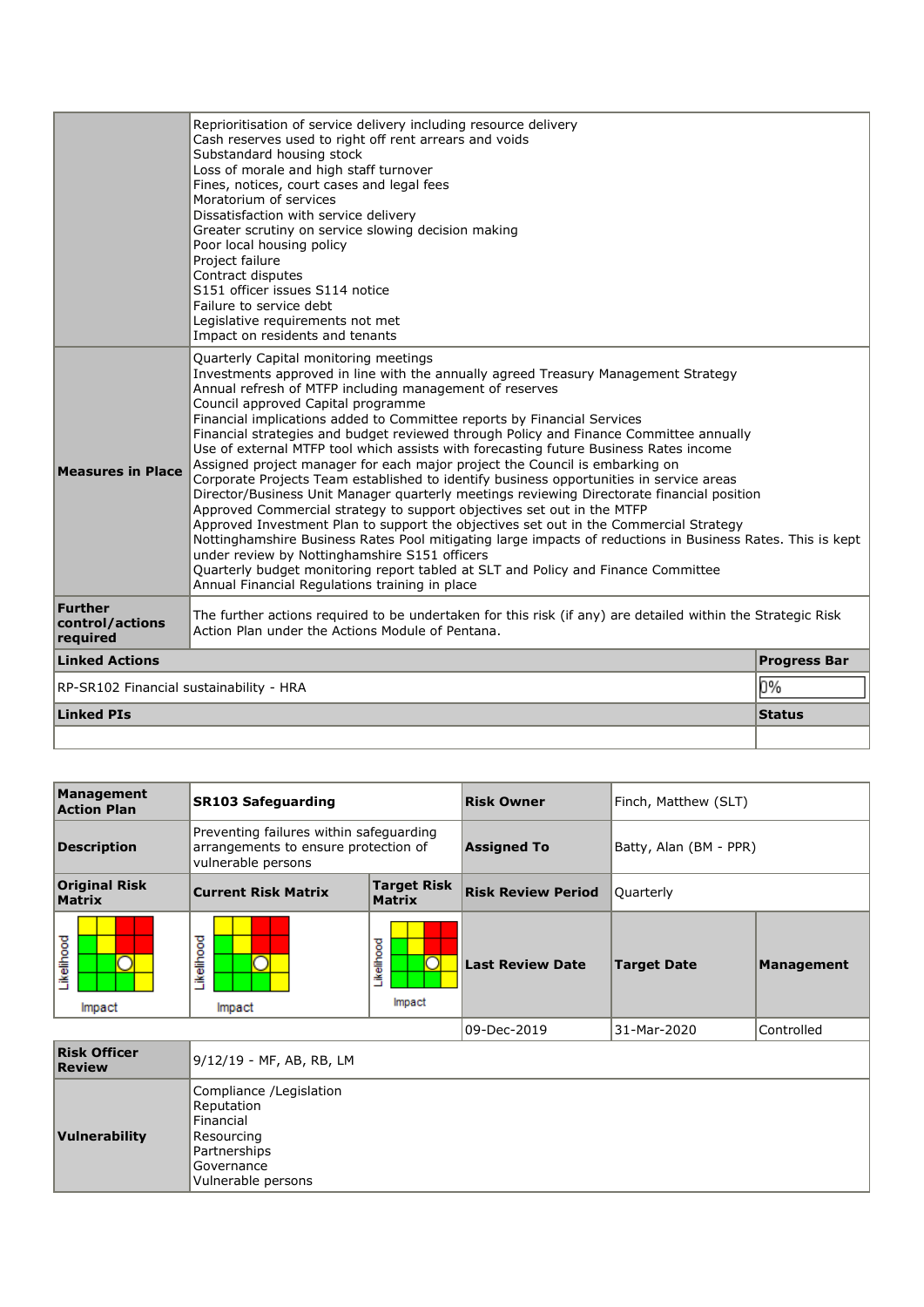|                                        | Reduction of Managers means that relevant officers may not be available<br>Lack of Training                                                                                                                                                                                                                                                                                                                                                                                                                                                                                                                                                                                                                                                                                                                                                                                                                                                                                                                                                                                                                                                                     |                     |  |  |  |  |
|----------------------------------------|-----------------------------------------------------------------------------------------------------------------------------------------------------------------------------------------------------------------------------------------------------------------------------------------------------------------------------------------------------------------------------------------------------------------------------------------------------------------------------------------------------------------------------------------------------------------------------------------------------------------------------------------------------------------------------------------------------------------------------------------------------------------------------------------------------------------------------------------------------------------------------------------------------------------------------------------------------------------------------------------------------------------------------------------------------------------------------------------------------------------------------------------------------------------|---------------------|--|--|--|--|
| Trigger/Event                          | Turnover of staff resulting in loss of continuity<br>Failure to identify a serious case<br>Resurrection of a historic case<br>Lack of resources to respond to the safeguarding process (identification through to investigation and<br>report)<br>Inappropriate response to a case<br>Lack of corporate awareness and culture (members and officers)<br>lack of communication / Partnership failure                                                                                                                                                                                                                                                                                                                                                                                                                                                                                                                                                                                                                                                                                                                                                             |                     |  |  |  |  |
| Impact                                 | Non adherence to corporate policy, not escalating and not reporting<br>Foreseeable and avoidable harm is suffered by a vulnerable person<br>Serious case review by Nottinghamshire safeguarding board<br>Litigation (criminal and civil)<br>Disruption caused by targeting by group/individual<br>Possible effect on future insurance costs depending on liability and claims history<br>Personal Liability<br><b>Staff Morale</b><br>Radicalisation<br>Reputational damage with community e.g. negative media<br>Resourcing any additional works<br>Child exploitation, domestic abuse, radicalisation, modern day slavery<br>Organisational abuse (e.g. older people in care homes)                                                                                                                                                                                                                                                                                                                                                                                                                                                                           |                     |  |  |  |  |
| <b>Measures in Place</b>               | <b>LEAD OFFICER: Director of Communities &amp; Environment - M Finch</b><br>Countywide safeguarding policy adopted - and reviewed / updated March 2018<br>Disciplinary policy<br>Annual Review and Update of the Council's Safeguarding Policy<br>Key Staff already undertaken E-Learning<br>BMs and safeguarding specific training<br>PREVENT introduction to safeguarding training rolled out to all staff<br>Staff Induction training organised<br>Member training<br>Officer represented on the Notts Safeguarding Children's Board and Notts Safeguarding Adults<br>Local procedures in place<br>Corporate safeguarding group meet quarterly<br>Safeguarding Support Officers in place<br>Shared safeguarding email<br>Annual completion of Section 11 return<br>Annual review and report to SLT<br>DBS notification process<br><b>Internal Audit</b><br>Notts wide network for referring information relating to PREVENT<br>Participating in serious case reviews as required<br>Learning from serious case reviews<br>Annual assurance report to committee with exception reporting if require<br>Undertake domestic homicide reviews as directed by CSP |                     |  |  |  |  |
| Further<br>control/actions<br>required | The further actions required to be undertaken for this risk (if any) are detailed within the Strategic Risk<br>Action Plan under the Actions Module of Pentana.                                                                                                                                                                                                                                                                                                                                                                                                                                                                                                                                                                                                                                                                                                                                                                                                                                                                                                                                                                                                 |                     |  |  |  |  |
| <b>Linked Actions</b>                  |                                                                                                                                                                                                                                                                                                                                                                                                                                                                                                                                                                                                                                                                                                                                                                                                                                                                                                                                                                                                                                                                                                                                                                 | <b>Progress Bar</b> |  |  |  |  |
| RP-SR103 Safeguarding                  |                                                                                                                                                                                                                                                                                                                                                                                                                                                                                                                                                                                                                                                                                                                                                                                                                                                                                                                                                                                                                                                                                                                                                                 | 44%                 |  |  |  |  |
| <b>Linked PIs</b><br><b>Status</b>     |                                                                                                                                                                                                                                                                                                                                                                                                                                                                                                                                                                                                                                                                                                                                                                                                                                                                                                                                                                                                                                                                                                                                                                 |                     |  |  |  |  |
|                                        |                                                                                                                                                                                                                                                                                                                                                                                                                                                                                                                                                                                                                                                                                                                                                                                                                                                                                                                                                                                                                                                                                                                                                                 |                     |  |  |  |  |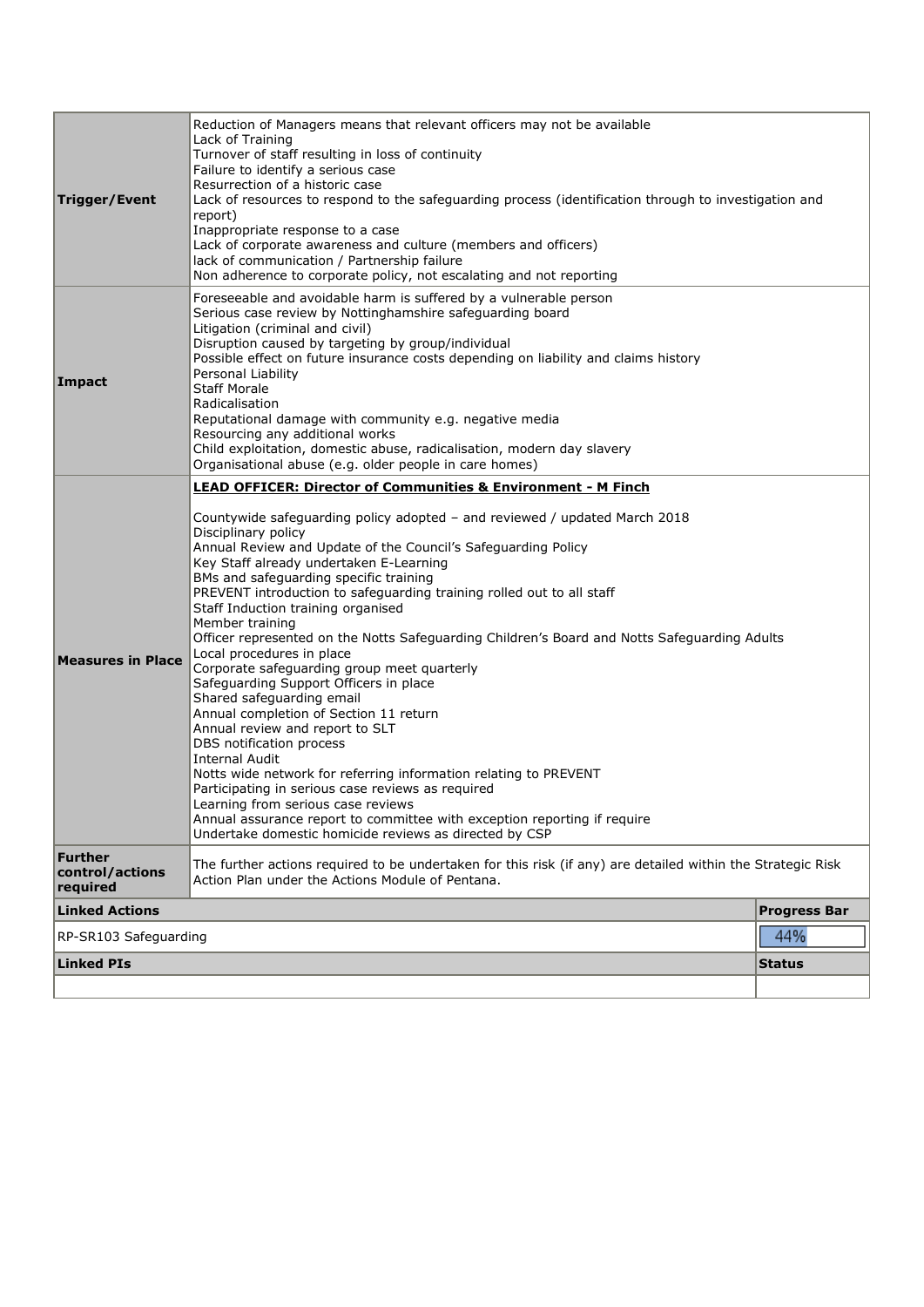| Management<br><b>Action Plan</b>              | <b>SR104 Failure to deliver growth</b><br>infrastructure                                                                                                                                                                                                                                                                                                                                                                    |                                            | <b>Risk Owner</b>         | Lamb, Matt (SLT)                                                                |                     |
|-----------------------------------------------|-----------------------------------------------------------------------------------------------------------------------------------------------------------------------------------------------------------------------------------------------------------------------------------------------------------------------------------------------------------------------------------------------------------------------------|--------------------------------------------|---------------------------|---------------------------------------------------------------------------------|---------------------|
| <b>Description</b>                            | Facilitating the provision of local<br>infrastructure to ensure growth within the<br>district to meet agreed plans & corporate<br>priorities                                                                                                                                                                                                                                                                                |                                            | <b>Assigned To</b>        | Main, Rob (BM - HSD); Hughes, Lisa<br>(BM - PDV); Norton, Matthew (BM -<br>PPO) |                     |
| <b>Original Risk</b><br><b>Matrix</b>         | <b>Current Risk Matrix</b>                                                                                                                                                                                                                                                                                                                                                                                                  | <b>Target Risk</b><br><b>Matrix</b>        | <b>Risk Review Period</b> | Quarterly                                                                       |                     |
| Likelihood                                    | Likelihood                                                                                                                                                                                                                                                                                                                                                                                                                  | Likelihood<br>$\overline{\rm O}$<br>Impact | <b>Last Review Date</b>   | <b>Target Date</b>                                                              | <b>Management</b>   |
| Impact                                        | Impact                                                                                                                                                                                                                                                                                                                                                                                                                      |                                            | 23-Dec-2019               |                                                                                 | Control Pending     |
| <b>Risk Officer</b>                           |                                                                                                                                                                                                                                                                                                                                                                                                                             |                                            |                           |                                                                                 |                     |
| <b>Review</b>                                 | RB/LH/MN/ML 20/12/2019                                                                                                                                                                                                                                                                                                                                                                                                      |                                            |                           |                                                                                 |                     |
| Vulnerability                                 | Inability to deliver infrastructure to support growth<br>Political<br>Reputation<br>Financial<br>Partners and stakeholders                                                                                                                                                                                                                                                                                                  |                                            |                           |                                                                                 |                     |
| <b>Trigger/Event</b>                          | Government change in policy<br>Government funding withdrawn<br>Funding reduced<br>Funding bid failure<br>Housing development stalls<br>Change in leadership<br>Poor strategic decision making<br>Change in partnership priorities<br>Withdrawal of Partners<br>Failure of other related major infrastructure projects                                                                                                       |                                            |                           |                                                                                 |                     |
| Impact                                        | Infrastructure not delivered<br>Inappropriate infrastructure delivered<br>Growth within district affected<br>Inadequate service provision<br>Government sanctions for inability to deliver housing growth<br>Housing development stalls<br>Social Inequality<br>Large Employer relocating outside district<br>Inward investment stalls                                                                                      |                                            |                           |                                                                                 |                     |
| <b>Measures in Place</b>                      | Community Plan<br>Infrastructure delivery plan<br>CIL charging schedule and infrastructure list<br>Development plan (Amended Core Strategy and Allocations and Development Management DPD)<br>Local Development Framework Task Group<br>Economic Development Committee and Full Council<br>Planning Committee<br>High performing planning service<br>Active Lobbying<br>Engagement with Developers, Stakeholders & Partners |                                            |                           |                                                                                 |                     |
| <b>Further</b><br>control/actions<br>required | The further actions required to be undertaken for this risk (if any) are detailed within the Strategic Risk<br>Action Plan under the Actions Module of Pentana.                                                                                                                                                                                                                                                             |                                            |                           |                                                                                 |                     |
| <b>Linked Actions</b>                         |                                                                                                                                                                                                                                                                                                                                                                                                                             |                                            |                           |                                                                                 | <b>Progress Bar</b> |
|                                               | RP-SR104 Failure to deliver growth infrastructure                                                                                                                                                                                                                                                                                                                                                                           |                                            |                           |                                                                                 | 0%                  |
| <b>Linked PIs</b>                             |                                                                                                                                                                                                                                                                                                                                                                                                                             |                                            |                           |                                                                                 | <b>Status</b>       |
|                                               |                                                                                                                                                                                                                                                                                                                                                                                                                             |                                            |                           |                                                                                 |                     |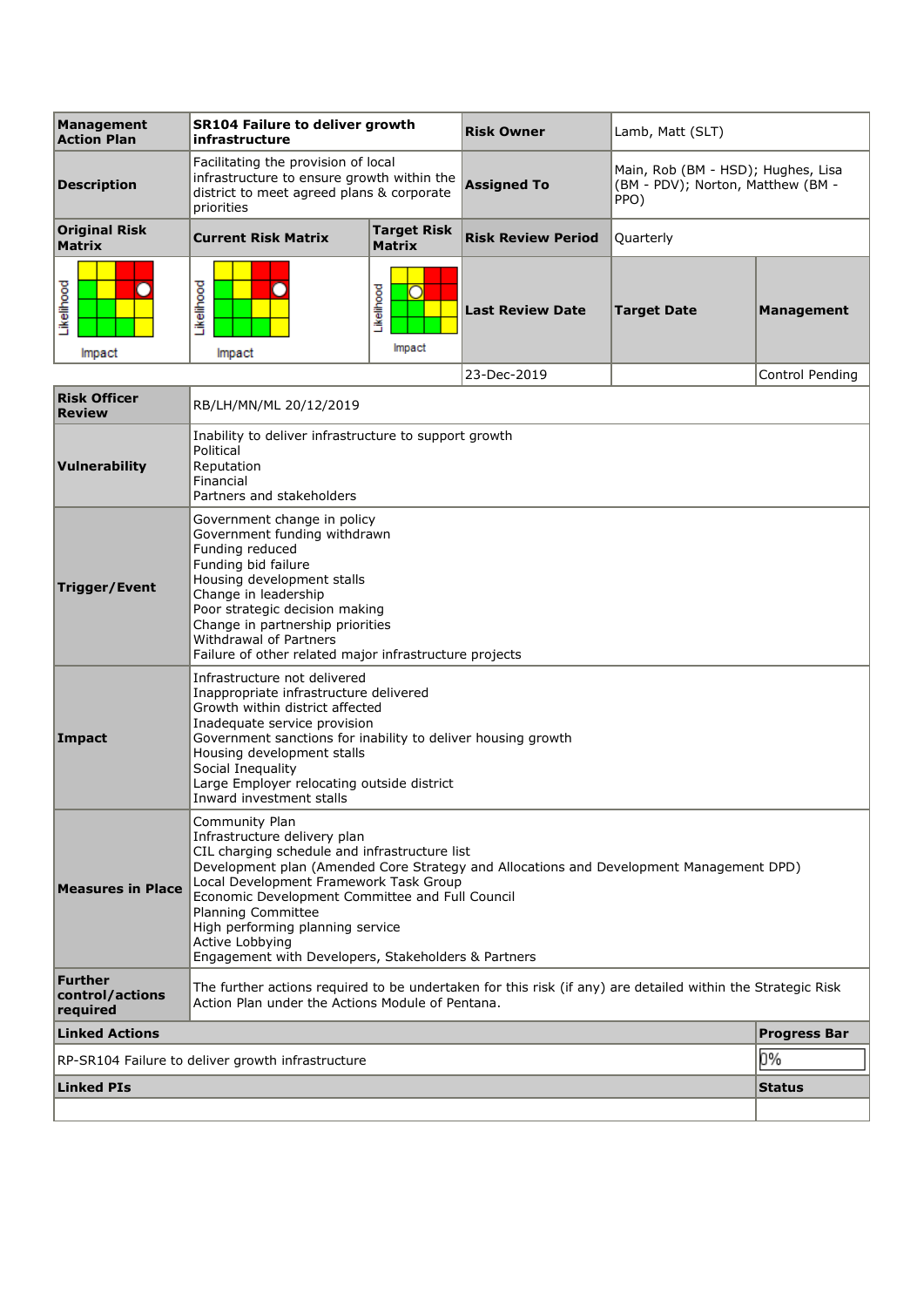| <b>Management</b><br><b>Action Plan</b> | <b>SR105 Contract/supply failure</b>                                                                                                                                                                                                                                                                                                                                                                                                                                                                                                                                                                                                                                                                                                                                                                                                                                                                                                                                                                                                                                                                                                                                                                                                                                                                                                                                                                                                                                                                                                                                                                                                                                                                                         |                                     | <b>Risk Owner</b>         | Johnson, Deb (BM - CMP); Kohli, Sanjiv<br>(SLT)                                                                                     |                   |
|-----------------------------------------|------------------------------------------------------------------------------------------------------------------------------------------------------------------------------------------------------------------------------------------------------------------------------------------------------------------------------------------------------------------------------------------------------------------------------------------------------------------------------------------------------------------------------------------------------------------------------------------------------------------------------------------------------------------------------------------------------------------------------------------------------------------------------------------------------------------------------------------------------------------------------------------------------------------------------------------------------------------------------------------------------------------------------------------------------------------------------------------------------------------------------------------------------------------------------------------------------------------------------------------------------------------------------------------------------------------------------------------------------------------------------------------------------------------------------------------------------------------------------------------------------------------------------------------------------------------------------------------------------------------------------------------------------------------------------------------------------------------------------|-------------------------------------|---------------------------|-------------------------------------------------------------------------------------------------------------------------------------|-------------------|
| <b>Description</b>                      | Managing contracts with key suppliers,<br>including NSDC wholly own companies, to<br>ensure the continued delivery of an<br>effective service and ensure delivery of<br>the council's priorities and objectives.                                                                                                                                                                                                                                                                                                                                                                                                                                                                                                                                                                                                                                                                                                                                                                                                                                                                                                                                                                                                                                                                                                                                                                                                                                                                                                                                                                                                                                                                                                             |                                     | <b>Assigned To</b>        | Syddall, Steven (BM - AMP); Wilson,<br>Nick (BM - FIN); Main, Rob (BM - HSD);<br>Batty, Alan (BM - PPR); Zemontas,<br>Megan 1 Admin |                   |
| <b>Original Risk</b><br><b>Matrix</b>   | <b>Current Risk Matrix</b>                                                                                                                                                                                                                                                                                                                                                                                                                                                                                                                                                                                                                                                                                                                                                                                                                                                                                                                                                                                                                                                                                                                                                                                                                                                                                                                                                                                                                                                                                                                                                                                                                                                                                                   | <b>Target Risk</b><br><b>Matrix</b> | <b>Risk Review Period</b> | Quarterly                                                                                                                           |                   |
| Likelihood<br>۰<br>Impact               | Likelihood<br>$\cup$<br>Impact                                                                                                                                                                                                                                                                                                                                                                                                                                                                                                                                                                                                                                                                                                                                                                                                                                                                                                                                                                                                                                                                                                                                                                                                                                                                                                                                                                                                                                                                                                                                                                                                                                                                                               | Likelihood<br>$\Box$<br>Impact      | <b>Last Review Date</b>   | <b>Target Date</b>                                                                                                                  | <b>Management</b> |
|                                         |                                                                                                                                                                                                                                                                                                                                                                                                                                                                                                                                                                                                                                                                                                                                                                                                                                                                                                                                                                                                                                                                                                                                                                                                                                                                                                                                                                                                                                                                                                                                                                                                                                                                                                                              |                                     | 22-Jan-2020               | 31-Mar-2020                                                                                                                         | Control pending   |
| <b>Risk Officer</b><br><b>Review</b>    | DJ risk assessed 2/12/19, Sent to SK for authorisation                                                                                                                                                                                                                                                                                                                                                                                                                                                                                                                                                                                                                                                                                                                                                                                                                                                                                                                                                                                                                                                                                                                                                                                                                                                                                                                                                                                                                                                                                                                                                                                                                                                                       |                                     |                           |                                                                                                                                     |                   |
| Vulnerability                           | Service delivery<br>Financial<br>Compliance (Regulatory, Health & Safety, Legislative)<br>Governance<br>Resources<br>Reputational                                                                                                                                                                                                                                                                                                                                                                                                                                                                                                                                                                                                                                                                                                                                                                                                                                                                                                                                                                                                                                                                                                                                                                                                                                                                                                                                                                                                                                                                                                                                                                                            |                                     |                           |                                                                                                                                     |                   |
| Trigger/Event                           | CONTRACT INCEPTION<br>. Lack of understanding of requirements and different provision mechanisms available<br>. Lack of commercial approach and knowledge<br>. Inadequate/ambiguous specification<br>. Inadequate/ambiguous control/performance measures<br>. Inadequate/ambiguous exit arrangements<br>. Failure to engage relevant specialists in contract design<br>. Contract is not signed and saved in corporate register<br>. Limited market supply<br>. Over reliance on single supplier(s)<br>. Lack of competence in procurement<br>. Lack of resource dedicated to procurement<br>. Lack of preplanning for contracts<br>. Lack of appropriate exit strategies<br>CONTRACT MANAGEMENT<br>. No assigned contract manager<br>. Contract manager is not appropriately trained/skilled<br>. Contract manager resource is insufficient<br>. Ineffective performance monitoring and reviews<br>. Evergreen contracts in place<br>. Change control/variations are not appropriately managed<br>. Lack of ongoing challenge throughout the contract<br>. Loss of key personnel/ key resilience<br>. Relationship breakdown<br>. Contractor fails to deliver/ isn't able to deliver (bankruptcy)<br>WHOLLY OWNED COMPANIES<br>. Management agreement not robust<br>. Governance and oversight not appropriate<br>. Inadequate/ambiguous governance arrangement<br>. Contract management resource is insufficient/ unsuitable<br>. Inadequate/ambiguous control/performance measures<br>. Relationship breakdown and - objectives do not align<br>. Lack of ongoing challenge throughout the contract<br>. Board directors do not perform within required parameters<br>. Lack of appropriate review of purpose of contract |                                     |                           |                                                                                                                                     |                   |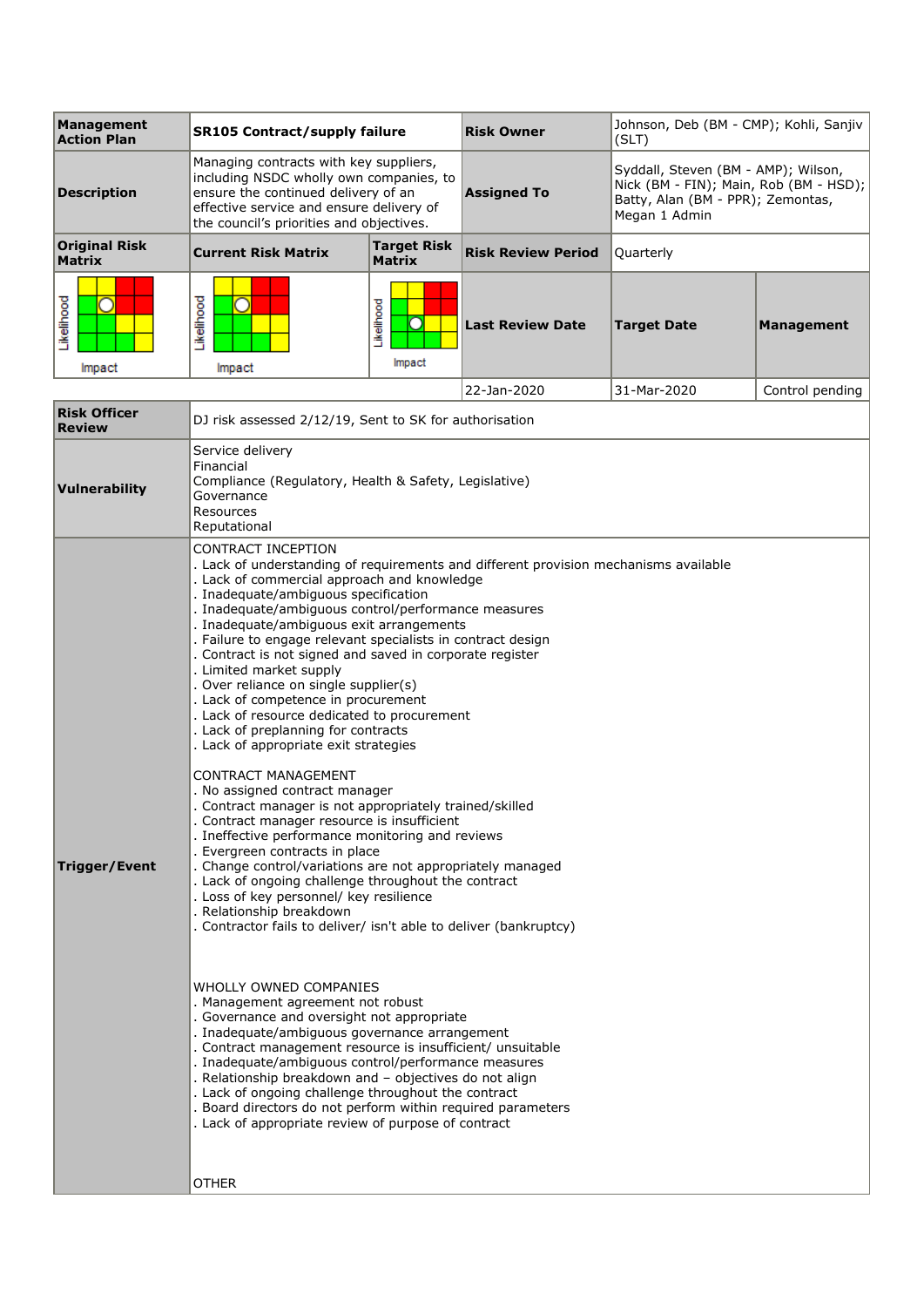|                                               | . Financial management not embedded as part of contract management process<br>. Impact of Brexit (link to STRAT SR012 Brexit)<br>. Business continuity/Emergency incident<br>. Contracts not entered on contract register<br>. Provision commences before contract is in place<br>. Lack of appropriate overview of contract management                                                                                                                                                                                                                                                                                                                                                                                  |                   |                    |                     |  |  |
|-----------------------------------------------|--------------------------------------------------------------------------------------------------------------------------------------------------------------------------------------------------------------------------------------------------------------------------------------------------------------------------------------------------------------------------------------------------------------------------------------------------------------------------------------------------------------------------------------------------------------------------------------------------------------------------------------------------------------------------------------------------------------------------|-------------------|--------------------|---------------------|--|--|
|                                               |                                                                                                                                                                                                                                                                                                                                                                                                                                                                                                                                                                                                                                                                                                                          |                   |                    |                     |  |  |
| <b>Impact</b>                                 | . Link to SR106 - Workforce<br>FINANCIAL IMPACT<br>. Additional costs to council (hidden costs, increased costs)<br>. Best value not achieved<br>. Fines<br>SERVICE DELIVERY IMPACT<br>. Provision is not timely/delayed<br>. Poor/declining quality of service/provision<br>. Increased unplanned demand<br>. Inability to scale up/scale down provision to meet demand<br>. Service failure<br>. Not aligned to corporate objectives<br><b>LEGISLATIVE IMPACT</b><br>. Data loss/GDPR compromised<br>. Council's legislative obligations not met<br>. Providers are not able to be challenged as contract not in place when service is commenced<br>REPUTATIONAL IMPACT<br>. Customer/service user complaints increase |                   |                    |                     |  |  |
|                                               | . Member complaints increase<br>. Negative media coverage<br><b>RESOURCE</b><br>. Contract manager resource requirement is increased (leading to impact on other duties)<br>. Other officer resource required to manage impacts (leading to impact on other duties)                                                                                                                                                                                                                                                                                                                                                                                                                                                      |                   |                    |                     |  |  |
|                                               | <b>CONTRACT INCEPTION &amp; MANAGEMENT</b><br>. Contract register developed using Pro-Contract and actively managed by OD team (not fully populated or<br>embedded yet see action)<br>. Contact renewal early warning provided by OD at quarterly meetings<br>. Procurement advice provided through Welland procurement<br>. Call off contract arrangements/template devised<br>. SLA template devised for consistency<br>. SLAs all reviewed<br>. SLA register devised and actively managed by OD<br>Comprehensive audit undertaken of contracts                                                                                                                                                                        |                   |                    |                     |  |  |
| <b>Measures in Place</b>                      | WHOLLY OWNED COMPANIES<br>. Management agreements regularly reviewed<br>. Contract managers named for each<br>. Regular contract management meetings in place<br>. Active partnership approach embedded                                                                                                                                                                                                                                                                                                                                                                                                                                                                                                                  |                   |                    |                     |  |  |
|                                               | <b>TRAINING</b><br>. Session delivered to BMs on contract management<br>. Session delivered to members on contract management                                                                                                                                                                                                                                                                                                                                                                                                                                                                                                                                                                                            |                   |                    |                     |  |  |
| <b>Further</b><br>control/actions<br>required | The further actions required to be undertaken for this risk (if any) are detailed within the Strategic Risk<br>Action Plan under the Actions Module of Pentana.                                                                                                                                                                                                                                                                                                                                                                                                                                                                                                                                                          |                   |                    |                     |  |  |
| <b>Linked Actions</b>                         |                                                                                                                                                                                                                                                                                                                                                                                                                                                                                                                                                                                                                                                                                                                          |                   |                    | <b>Progress Bar</b> |  |  |
| RP-SR105 Contract/supply failure              |                                                                                                                                                                                                                                                                                                                                                                                                                                                                                                                                                                                                                                                                                                                          |                   |                    | 0%                  |  |  |
| <b>Linked PIs</b>                             |                                                                                                                                                                                                                                                                                                                                                                                                                                                                                                                                                                                                                                                                                                                          |                   |                    | <b>Status</b>       |  |  |
|                                               |                                                                                                                                                                                                                                                                                                                                                                                                                                                                                                                                                                                                                                                                                                                          |                   |                    |                     |  |  |
| Management                                    | <b>SR106 Workforce</b>                                                                                                                                                                                                                                                                                                                                                                                                                                                                                                                                                                                                                                                                                                   | <b>Risk Owner</b> | White, Karen (SLT) |                     |  |  |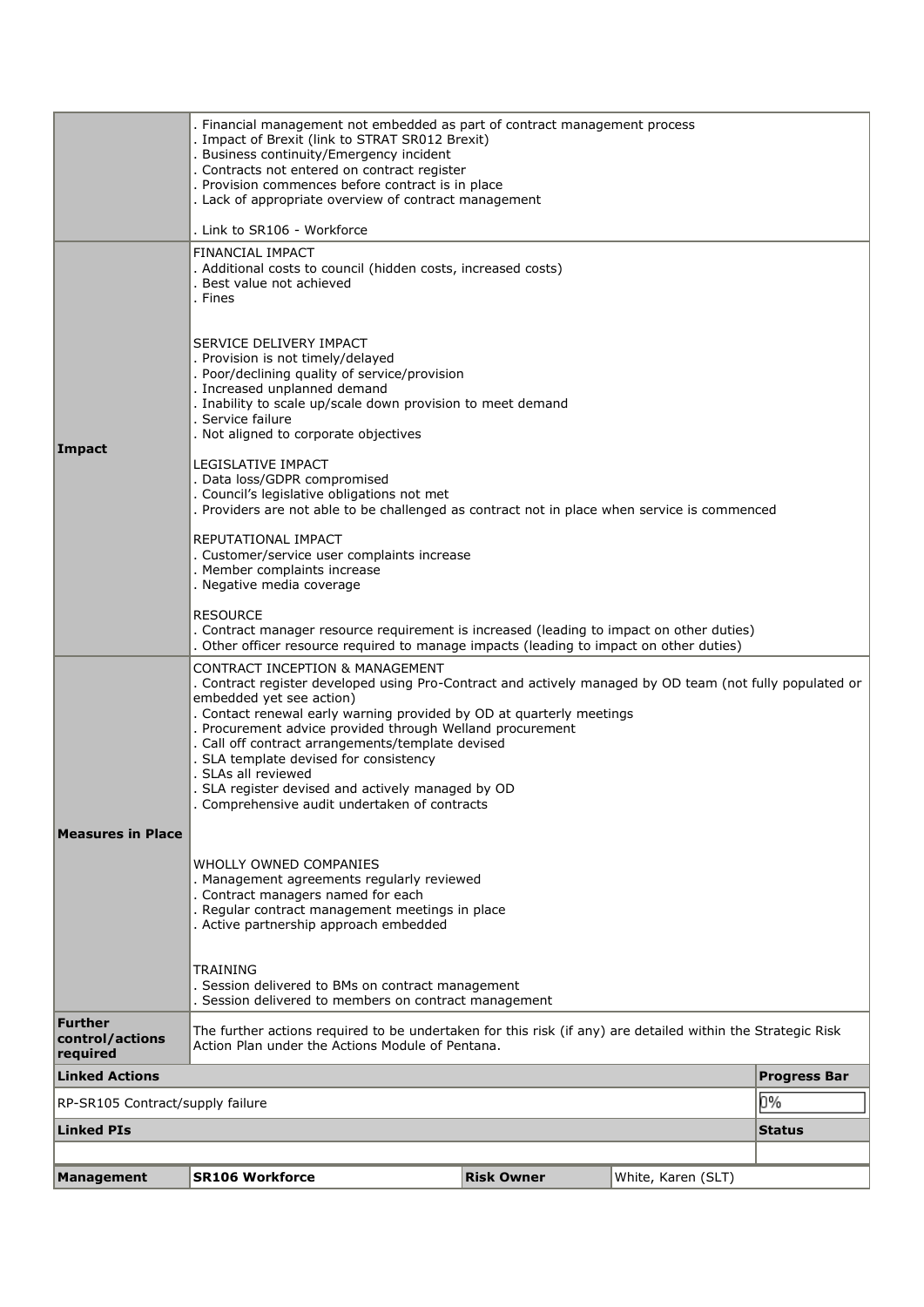| <b>Action Plan</b>             |                                                                                                                                                                                        |                              |                           |                                                        |            |
|--------------------------------|----------------------------------------------------------------------------------------------------------------------------------------------------------------------------------------|------------------------------|---------------------------|--------------------------------------------------------|------------|
| <b>Description</b>             | Ensuring the council is able to recruit,<br>maintain and retain appropriate staffing<br>resource to ensure it is able to deliver its<br>services and meet its corporate<br>objectives. |                              | <b>Assigned To</b>        | Baker, Jill (BM - CSC); Richardson,<br>Dave (BM - ICT) |            |
| Original Risk<br><b>Matrix</b> | <b>Current Risk Matrix</b>                                                                                                                                                             | <b>Target Risk</b><br>Matrix | <b>Risk Review Period</b> | Quarterly                                              |            |
| ikelihood<br>Impact            | ikelihood<br>Impact                                                                                                                                                                    | <b>ikelihood</b><br>Impact   | <b>Last Review Date</b>   | <b>Target Date</b>                                     | Management |

1

|                                      |                                                                                                                                                                                                                                                                                                                                                                                                                                                                                                                                                                                                                                                                                                                                                                                                                                                                                                                                                    | 18-Dec-2019 | 31-Mar-2020 | Controlled |
|--------------------------------------|----------------------------------------------------------------------------------------------------------------------------------------------------------------------------------------------------------------------------------------------------------------------------------------------------------------------------------------------------------------------------------------------------------------------------------------------------------------------------------------------------------------------------------------------------------------------------------------------------------------------------------------------------------------------------------------------------------------------------------------------------------------------------------------------------------------------------------------------------------------------------------------------------------------------------------------------------|-------------|-------------|------------|
| <b>Risk Officer</b><br><b>Review</b> | CG 18/12/19                                                                                                                                                                                                                                                                                                                                                                                                                                                                                                                                                                                                                                                                                                                                                                                                                                                                                                                                        |             |             |            |
| Vulnerability                        | Service delivery and resources<br>Financial<br>Compliance<br>Governance<br>Reputational<br>Competence and Capability<br>Leadership                                                                                                                                                                                                                                                                                                                                                                                                                                                                                                                                                                                                                                                                                                                                                                                                                 |             |             |            |
| Trigger/Event                        | Key staff leaving e.g. with specific qualifications and/or experience and membership of professional body<br>Number of staff leaving from one area/high turnover<br>Inability to recruitment to key posts<br>Lack of development opportunity<br>Lack of team cohesion<br>Lack of alignment with corporate values/behaviours/culture<br>Pressure of work<br>Demand in a specific skill set<br>Uncompetitive in the job market place<br>Poor industrial relations<br>Working environment<br>Key member of staff goes on long term sick<br>Organisational restructure                                                                                                                                                                                                                                                                                                                                                                                 |             |             |            |
| Impact                               | Service delivery impact<br>Reputational impact through poor service<br>Reputation as an employer resulting in inability to recruit staff<br>Loss of capacity/under resourced<br>Loss of expertise and corporate memory<br>High recruitment costs<br>Additional time required to support introduction of new staff and development thereof<br>Additional training costs<br>Impact on morale, culture and team performance<br>Increased levels of staff absence<br>Loss of opportunity through loss of networks<br>Inability to operate in accordance with statutory requirements<br>Increase in accidents<br>Impact of potential civil claim (e.g. employment tribunal. insurance) or criminal actions<br>Increased demand on corporate services (e.g. HR)                                                                                                                                                                                          |             |             |            |
| <b>Measures in Place</b>             | Business Managers have individual development plans to help them manage change and risk.<br>Senior HR Officers provide support to Business Managers to manage staffing issues, e.g. sickness absence,<br>capability etc.<br>Effective communication arrangements are in place.<br>Rolling programme of review for HR policies to ensure they remain robust and fit for purpose.<br>Selima system provides Business Managers with ownership / control over staff sickness/Holiday approval<br>etc. and provides corporate overview HR working closely with Business Managers to support organisational<br>change.<br>Partnership approach with recognised trade unions to support organisational change.<br>Counselling/therapy and welfare support services in place for staff.<br>Visible leadership.<br>Annual employee planning process.<br>Training and development programme to support ongoing development of skills and competencies and BM |             |             |            |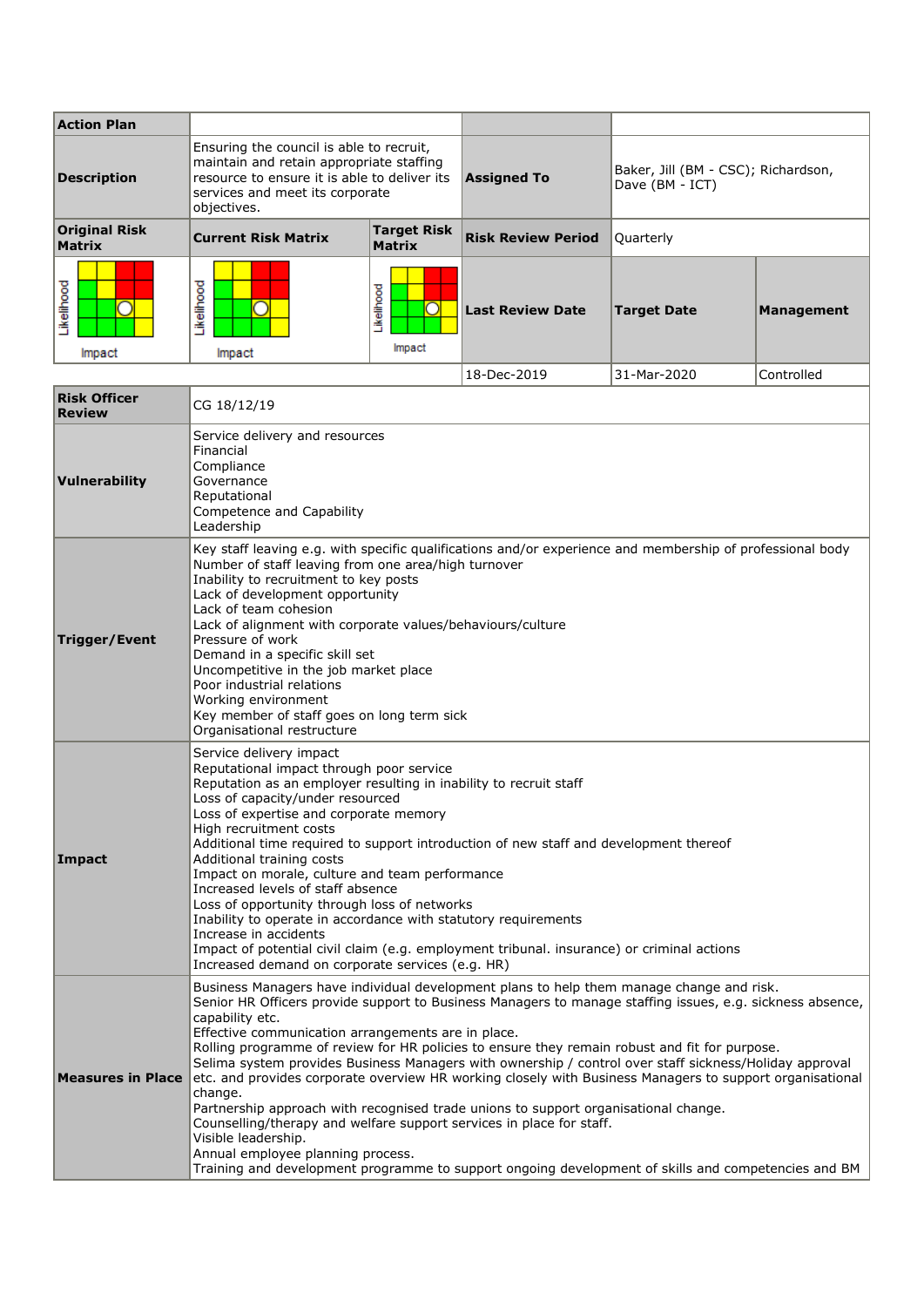|                                        | and other staff change management such as recruitment.<br>Review of training requirements linked to appraisal process to ensure that appropriate development is<br>sourced and implemented for staff to include facilitation of succession management.<br>Incentivised terms and conditions, e.g. agile and flexible working<br>Use of Apprenticeships to support service areas and support succession management.<br>Approved corporate priorities within the Community Plan 2019-23<br>Annual financial planning Project team and plan in place for housing implementation |                     |  |  |
|----------------------------------------|------------------------------------------------------------------------------------------------------------------------------------------------------------------------------------------------------------------------------------------------------------------------------------------------------------------------------------------------------------------------------------------------------------------------------------------------------------------------------------------------------------------------------------------------------------------------------|---------------------|--|--|
| Further<br>control/actions<br>required | The further actions reguired to be undertaken for this risk (if any) are detailed within the Strategic Risk<br>Action Plan under the Actions Module of Pentana.                                                                                                                                                                                                                                                                                                                                                                                                              |                     |  |  |
| <b>Linked Actions</b>                  |                                                                                                                                                                                                                                                                                                                                                                                                                                                                                                                                                                              | <b>Progress Bar</b> |  |  |
| RP-SR106 Workforce                     |                                                                                                                                                                                                                                                                                                                                                                                                                                                                                                                                                                              |                     |  |  |
| <b>Linked PIs</b><br><b>Status</b>     |                                                                                                                                                                                                                                                                                                                                                                                                                                                                                                                                                                              |                     |  |  |
|                                        |                                                                                                                                                                                                                                                                                                                                                                                                                                                                                                                                                                              |                     |  |  |

| Management<br><b>Action Plan</b>      | <b>SR107 Loss of community cohesion</b>                                                                                                            |                              | <b>Risk Owner</b>         | Finch, Matthew (SLT)                                                         |                 |
|---------------------------------------|----------------------------------------------------------------------------------------------------------------------------------------------------|------------------------------|---------------------------|------------------------------------------------------------------------------|-----------------|
| <b>Description</b>                    | The risk of vulnerable communities with<br>NSDC feeling disengaged, excluded or<br>being unable to access available services<br>and opportunities. |                              | <b>Assigned To</b>        | Baker, Jill (BM - CSC); Monger, Leanne<br>(BM - HHC); Batty, Alan (BM - PPR) |                 |
| <b>Original Risk</b><br><b>Matrix</b> | <b>Current Risk Matrix</b>                                                                                                                         | <b>Target Risk</b><br>Matrix | <b>Risk Review Period</b> | Quarterly                                                                    |                 |
| <b>ikelihood</b><br>Impact            | .ikelihood<br>Impact                                                                                                                               | Likelihood<br>Impact         | <b>Last Review Date</b>   | <b>Target Date</b>                                                           | Management      |
|                                       |                                                                                                                                                    |                              | 09-Dec-2019               | 31-Mar-2020                                                                  | Control Pendina |

| <b>Risk Officer</b><br><b>Review</b> | 9/12/19 - MF, AB, LM, RB                                                                                                                                                                                                                                                                                                                                                                                                                                                                                                                                      |  |  |
|--------------------------------------|---------------------------------------------------------------------------------------------------------------------------------------------------------------------------------------------------------------------------------------------------------------------------------------------------------------------------------------------------------------------------------------------------------------------------------------------------------------------------------------------------------------------------------------------------------------|--|--|
| Vulnerability                        | Disengagement<br>Partners and stakeholders<br>Reputation<br>Community leadership<br>Vulnerable persons                                                                                                                                                                                                                                                                                                                                                                                                                                                        |  |  |
| <b>Trigger/Event</b>                 | Lack of understanding of communities' needs and consequent actions<br>Not meeting expectations of communities<br>New unforeseen incident or situation<br>Poor judgement in making decisions<br>Loss of key partner in delivering key service<br>Change in partners funding/delivery priorities<br>Unilateral decisions by partners<br>National decision or event<br>Internal community issue<br>Lack of engagement with key community leaders outside of democratically elected<br>Non representative community leader<br>Withdrawal or reduction of services |  |  |
| Impact                               | Diversion of resources to address problems<br>Isolation of vulnerable groups<br>Loss of confidence in the council and other agencies<br>Reputation<br>Engaging with the wrong people<br>Physical unrest<br>Civil disobedience<br>Divided communities<br>Economic loss<br><b>Hate Crime</b>                                                                                                                                                                                                                                                                    |  |  |
| <b>Measures in Place</b>             | Diversionary activities<br>Days of Action                                                                                                                                                                                                                                                                                                                                                                                                                                                                                                                     |  |  |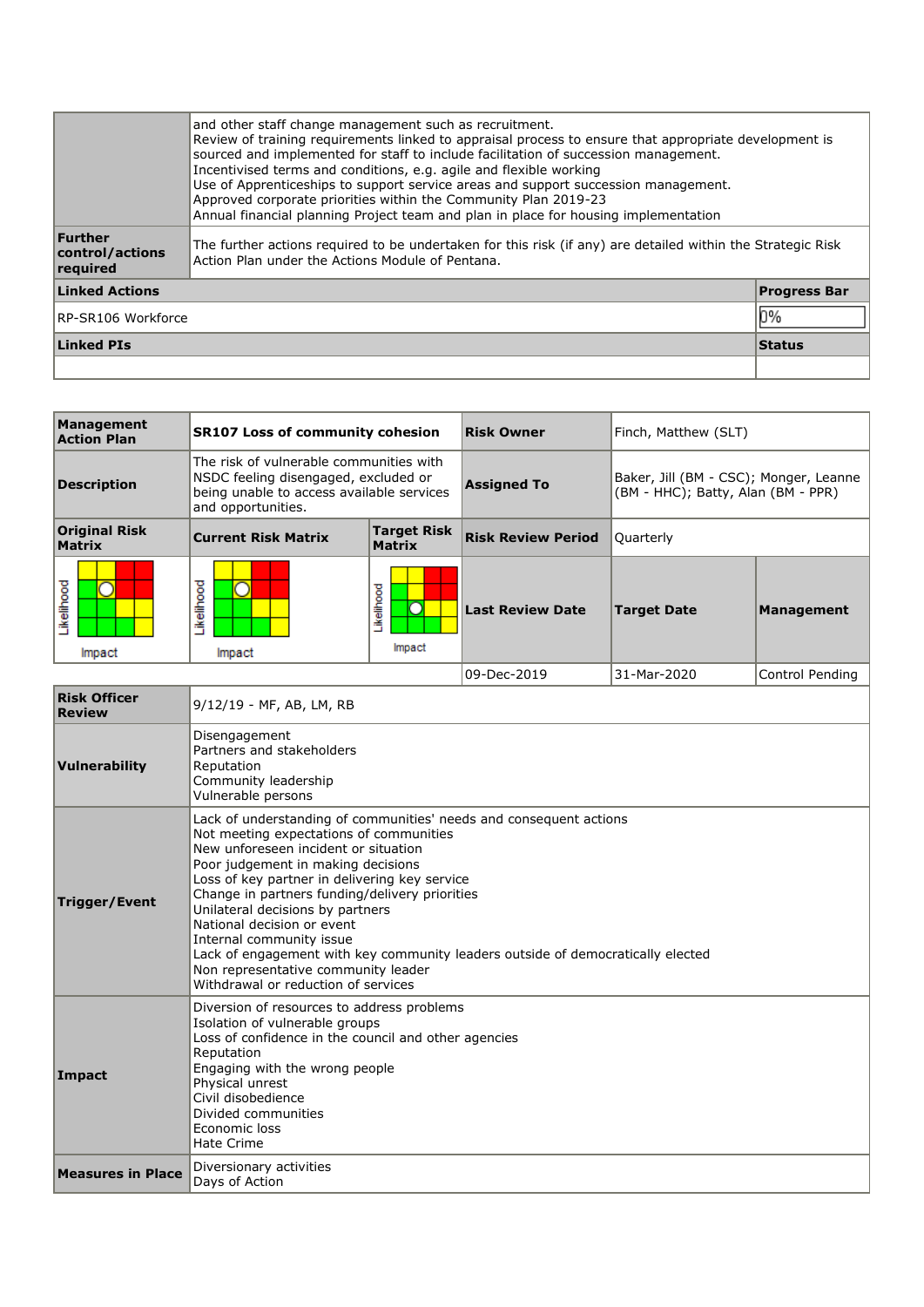| Management<br><b>Action Plan</b> | <b>SR108 Emergency response</b>                                                                                                                                                        |                                     | <b>Risk Owner</b>         | Finch, Matthew (SLT)                                   |                 |
|----------------------------------|----------------------------------------------------------------------------------------------------------------------------------------------------------------------------------------|-------------------------------------|---------------------------|--------------------------------------------------------|-----------------|
| <b>Description</b>               | The Council's ability to effectively respond<br>as a category 1 responder to a major<br>emergency and maintain a suitable<br>response without affecting essential<br>service delivery. |                                     | <b>Assigned To</b>        | Richardson, Dave (BM - ICT); Batty,<br>Alan (BM - PPR) |                 |
| <b>Original Risk</b><br>Matrix   | <b>Current Risk Matrix</b>                                                                                                                                                             | <b>Target Risk</b><br><b>Matrix</b> | <b>Risk Review Period</b> | Ouarterly                                              |                 |
| ikelihood<br>Impact              | ikelihood<br>Impact                                                                                                                                                                    | Likelihood<br>Ō<br>Impact           | <b>Last Review Date</b>   | Target Date                                            | Management      |
|                                  |                                                                                                                                                                                        |                                     | 18-Dec-2019               |                                                        | Control pending |

| <b>Risk Officer</b><br><b>Review</b> | 18/12/19 MF assessed in Directorate meeting                                                                                                                                                                                                                                                                                                                                                                                                                                                                                              |
|--------------------------------------|------------------------------------------------------------------------------------------------------------------------------------------------------------------------------------------------------------------------------------------------------------------------------------------------------------------------------------------------------------------------------------------------------------------------------------------------------------------------------------------------------------------------------------------|
| Vulnerability                        | Resourcing<br>Reputation<br>Expectations<br>Partners<br>Financial<br>Suitability of response<br>Service delivery                                                                                                                                                                                                                                                                                                                                                                                                                         |
| Trigger/Event                        | Extreme weather event of greater frequency and severity.<br>Unpredictable district/regional/national emergency events.<br>Council headquarters or key facilities are damaged.<br>Pandemic Flu<br>Cyber Attack<br>Counter terrorist Attack<br>Partners not playing part/full role<br>Failure of resources / suppliers / supply chain<br>Availability and resilience of key personnel<br>A "no deal" Brexit (further information see Strategic Risk Brexit)<br>Insufficient time given to BMs/SLT to deliver appropriately considered BCPs |
| Impact                               | Drain on services and resources to provide an immediate and appropriate response.<br>Managing and resourcing the longer term recovery process<br>Business Continuity issues at Castle House and other council facilities - centres could be flooded, staff<br>unable to get into work - loss of resources i.e. vehicles, premises.<br>Reputational damage due to perceived failure to respond to emergency or maintain services                                                                                                          |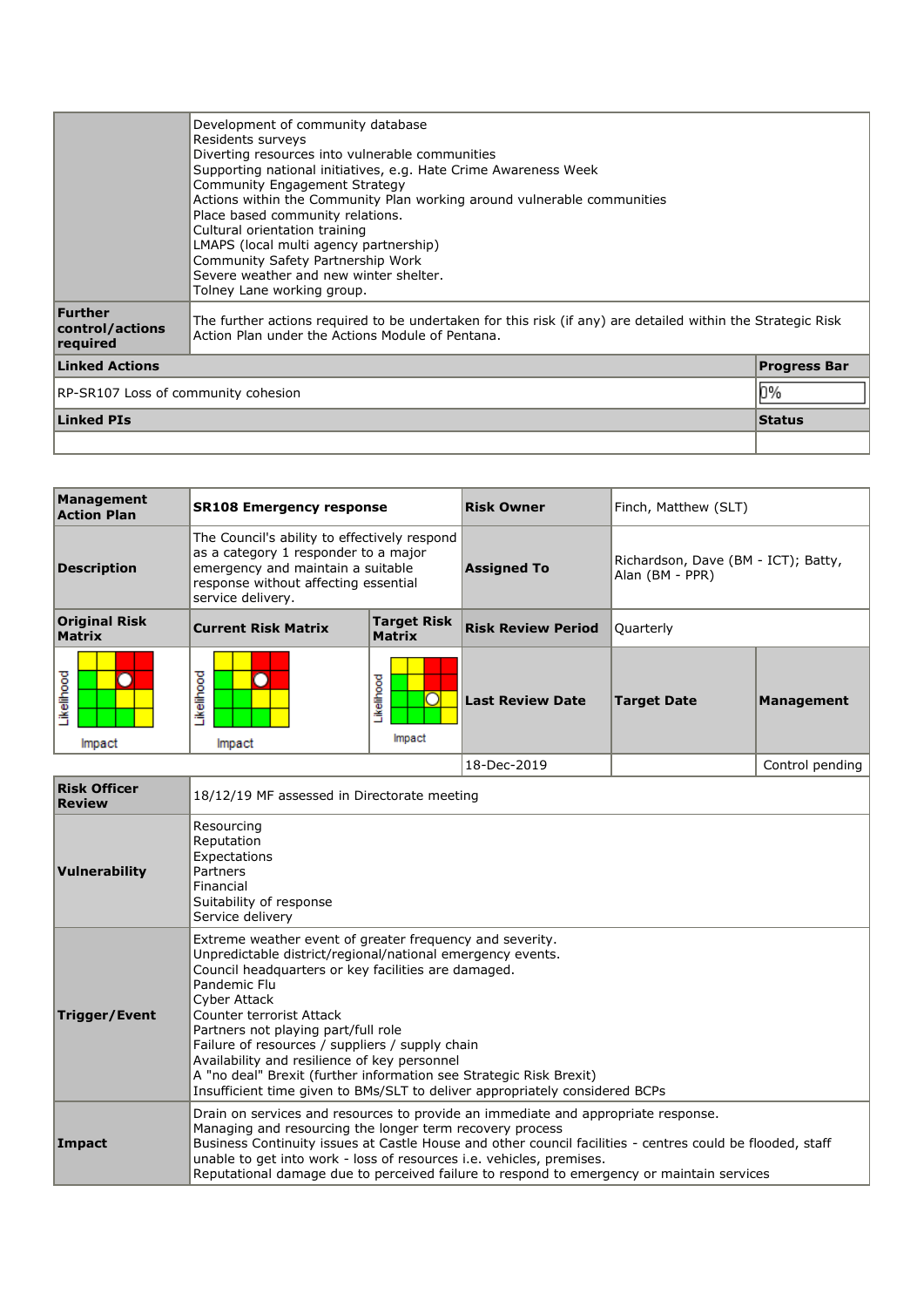|                                               | Reputational damage to the District and attraction to place to live/work<br>Failure to maintain critical services day to day<br>Manage financial requirements of the emergency event<br>Financial issues of being unable to claim back funding spent on assisting communities<br>Financial implication of up front costs required during an emergency.<br>Less likely to receive long term support to obtain government flood grants compared with high density<br>areas due to cost benefit ratio.<br>Effect on communities (commercial or domestic)<br>Loss of key/ critical systems<br>Inability to support critical projects and projects at a critical stage                                                                                                                                                                                                                                                                                                                                                                                                                                                                                                                                                                                                                                                                                                                                                                                                                                                                                                                                                                                                                                                                                                                                                                                                                                                                                                                                                                                                                                                                                                                                                                                                                                                                                                                                                                                                                                                                                                                                                                                                                                                                                                                                                                                                                       |                     |
|-----------------------------------------------|-----------------------------------------------------------------------------------------------------------------------------------------------------------------------------------------------------------------------------------------------------------------------------------------------------------------------------------------------------------------------------------------------------------------------------------------------------------------------------------------------------------------------------------------------------------------------------------------------------------------------------------------------------------------------------------------------------------------------------------------------------------------------------------------------------------------------------------------------------------------------------------------------------------------------------------------------------------------------------------------------------------------------------------------------------------------------------------------------------------------------------------------------------------------------------------------------------------------------------------------------------------------------------------------------------------------------------------------------------------------------------------------------------------------------------------------------------------------------------------------------------------------------------------------------------------------------------------------------------------------------------------------------------------------------------------------------------------------------------------------------------------------------------------------------------------------------------------------------------------------------------------------------------------------------------------------------------------------------------------------------------------------------------------------------------------------------------------------------------------------------------------------------------------------------------------------------------------------------------------------------------------------------------------------------------------------------------------------------------------------------------------------------------------------------------------------------------------------------------------------------------------------------------------------------------------------------------------------------------------------------------------------------------------------------------------------------------------------------------------------------------------------------------------------------------------------------------------------------------------------------------------------|---------------------|
|                                               | <b>LEAD OFFICER - Matthew Finch</b><br><b>Emergency Plan/ Business Continuity</b><br>Emergency plans in place and securely stored on Resilience Direct<br>Incident specific emergency plans in place.<br>The plan is regularly reviewed and tested.<br>Periodic review of key services by EPO e.g. Emergency Planning and Business Continuity.<br>Management shows support for BCM through regular discussions in key meetings. Business Continuity is a<br>regular agenda item.<br>Management shows support to appropriately prepare, maintain and exercise a Business Continuity Plan by<br>assigning adequate resources, people and budgeted funds.<br>Periodic review of documents e.g. Emergency Plan, Business Continuity Plan.<br>Business Continuity Audit Review.<br>There is a Business Continuity Management (BCM) Policy and it is updated periodically. -<br>Managers and staff have been made aware of BCP and BCM and their responsibilities.<br>Managers have been consulted in developing the plan and key individuals who input is more important<br>than others have been identified.<br>The Business Continuity Plan identifies all critical areas of the authority<br>There is an up to date Business Continuity Plan.<br>Financial<br>Corporate budget available to support flood alleviation schemes.<br>Council maintaining budget figure and reserve up to Belwin amount to cover emergency incidents.<br>Facilitation of government grant scheme in flood affected areas to enhance future resilience.<br><b>Measures in Place Equipment/ Resources</b><br>Flood stores in some communities with provisions to self help and therefore not be as reliant on council.<br>Agile working arrangements.<br>Cyber security arrangements<br>Use and Audit of Resilience Direct as a Document Management System/repository<br>Load key documents onto Resilience Direct<br>Annual stock take of equipment in our Emergency Stores.<br>exercise carried out gap analysis of the testing.<br>Training & LRF Training<br>Improved understanding of snow implications and therefore better plans in place.<br>Memorandum of Understanding for mutual aid.<br>Local Resilience Forum and annual risk assessment.<br>Produced BCP BCM training timetable<br>Offering of Health & Wellbeing advice e.g. offering flu vaccinations<br>Partners/Public<br>Work with EA (Environment Agency) on flood resilience work has mitigated/reduced the risk in some<br>areas.<br>Improved monitoring systems by EA for earlier warning for floods.<br>Raised awareness of flood risk, therefore increased understanding self help and increasing resilience.<br>Develop emergency response management tool i.e. Meritech (AB)<br>Deliver One off workshop for BMs on BCP<br>Implement the training of BCP & BCM and general training for all staff - Production of induction training |                     |
| <b>Further</b><br>control/actions<br>required | package<br>The further actions required to be undertaken for this risk (if any) are detailed within the Strategic Risk<br>Action Plan under the Actions Module of Pentana.                                                                                                                                                                                                                                                                                                                                                                                                                                                                                                                                                                                                                                                                                                                                                                                                                                                                                                                                                                                                                                                                                                                                                                                                                                                                                                                                                                                                                                                                                                                                                                                                                                                                                                                                                                                                                                                                                                                                                                                                                                                                                                                                                                                                                                                                                                                                                                                                                                                                                                                                                                                                                                                                                                              |                     |
| <b>Linked Actions</b>                         |                                                                                                                                                                                                                                                                                                                                                                                                                                                                                                                                                                                                                                                                                                                                                                                                                                                                                                                                                                                                                                                                                                                                                                                                                                                                                                                                                                                                                                                                                                                                                                                                                                                                                                                                                                                                                                                                                                                                                                                                                                                                                                                                                                                                                                                                                                                                                                                                                                                                                                                                                                                                                                                                                                                                                                                                                                                                                         | <b>Progress Bar</b> |
| RP-SR108 Emergency response                   |                                                                                                                                                                                                                                                                                                                                                                                                                                                                                                                                                                                                                                                                                                                                                                                                                                                                                                                                                                                                                                                                                                                                                                                                                                                                                                                                                                                                                                                                                                                                                                                                                                                                                                                                                                                                                                                                                                                                                                                                                                                                                                                                                                                                                                                                                                                                                                                                                                                                                                                                                                                                                                                                                                                                                                                                                                                                                         | 60%                 |
| <b>Linked PIs</b>                             |                                                                                                                                                                                                                                                                                                                                                                                                                                                                                                                                                                                                                                                                                                                                                                                                                                                                                                                                                                                                                                                                                                                                                                                                                                                                                                                                                                                                                                                                                                                                                                                                                                                                                                                                                                                                                                                                                                                                                                                                                                                                                                                                                                                                                                                                                                                                                                                                                                                                                                                                                                                                                                                                                                                                                                                                                                                                                         | <b>Status</b>       |
|                                               |                                                                                                                                                                                                                                                                                                                                                                                                                                                                                                                                                                                                                                                                                                                                                                                                                                                                                                                                                                                                                                                                                                                                                                                                                                                                                                                                                                                                                                                                                                                                                                                                                                                                                                                                                                                                                                                                                                                                                                                                                                                                                                                                                                                                                                                                                                                                                                                                                                                                                                                                                                                                                                                                                                                                                                                                                                                                                         |                     |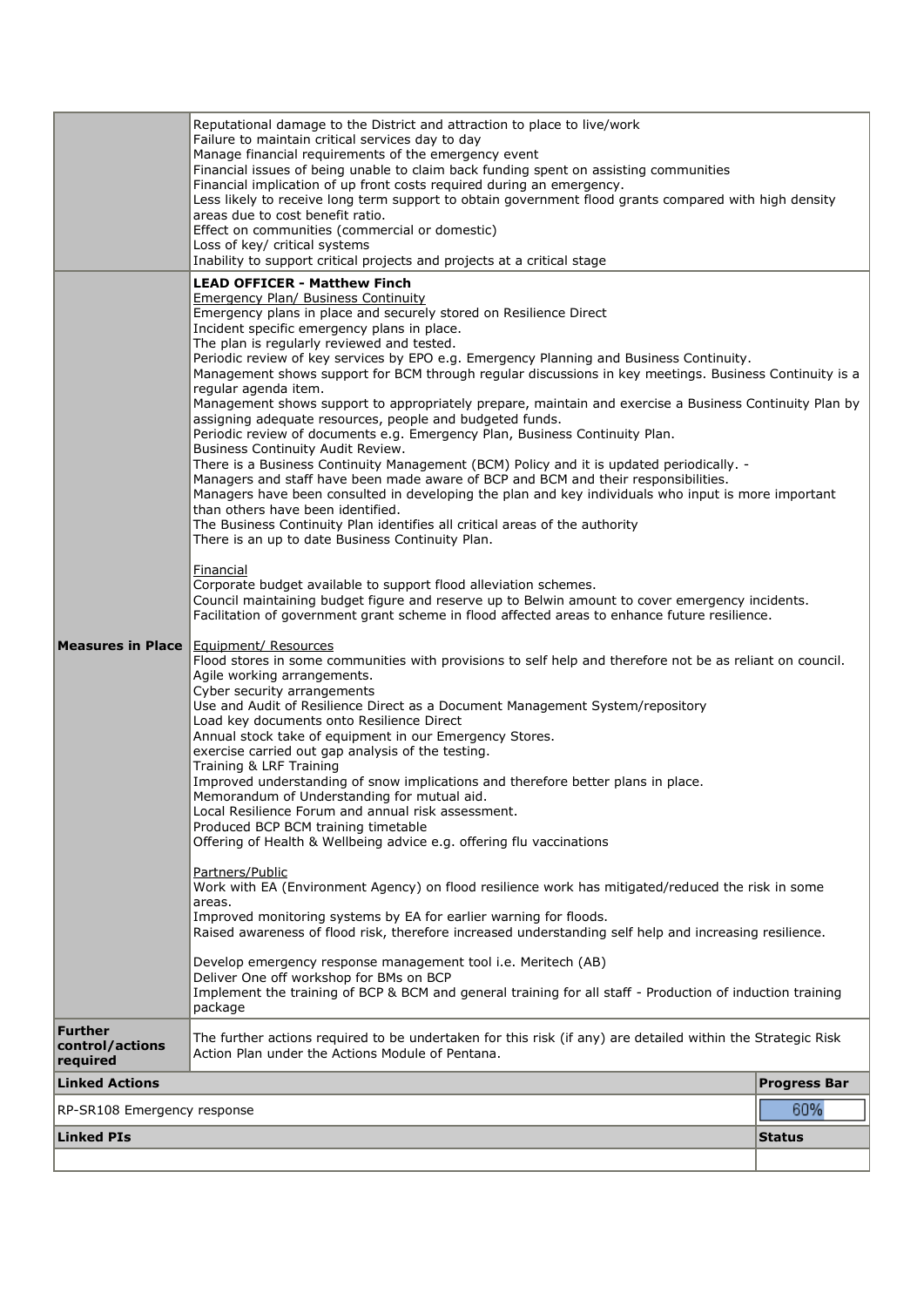| Management<br><b>Action Plan</b>      | <b>SR109 Corporate governance</b>                                                                                                                                     |                                     | <b>Risk Owner</b>         | White, Karen (SLT)                                                      |                   |
|---------------------------------------|-----------------------------------------------------------------------------------------------------------------------------------------------------------------------|-------------------------------------|---------------------------|-------------------------------------------------------------------------|-------------------|
| <b>Description</b>                    | Risk of failure in systems of governance<br>within the council, council<br>owned/influenced organisations and<br>partnerships or other collaborative<br>arrangements. |                                     | <b>Assigned To</b>        | Wilson, Nick (BM - FIN); <del>Piper, Tracey 1</del><br><del>Admin</del> |                   |
| <b>Original Risk</b><br><b>Matrix</b> | <b>Current Risk Matrix</b>                                                                                                                                            | <b>Target Risk</b><br><b>Matrix</b> | <b>Risk Review Period</b> | Ouarterly                                                               |                   |
| ikelihood<br>Impact                   | ikelihood<br>Impact                                                                                                                                                   | ikelihood<br>Impact                 | <b>Last Review Date</b>   | <b>Target Date</b>                                                      | <b>Management</b> |
|                                       |                                                                                                                                                                       |                                     | 22-Aug-2019               |                                                                         | Controlled        |

| <b>Risk Officer</b><br><b>Review</b> |                                                                                                                                                                                                                                                                                                                                                                                                                                                                                                                                                                                                                                                                                                                                                                                      |
|--------------------------------------|--------------------------------------------------------------------------------------------------------------------------------------------------------------------------------------------------------------------------------------------------------------------------------------------------------------------------------------------------------------------------------------------------------------------------------------------------------------------------------------------------------------------------------------------------------------------------------------------------------------------------------------------------------------------------------------------------------------------------------------------------------------------------------------|
| Vulnerability                        | Service delivery<br>Governance<br>Fraud<br>Poor decision making/leadership<br>Reputation<br>Financial<br>Legal compliance<br>Partners/stakeholders                                                                                                                                                                                                                                                                                                                                                                                                                                                                                                                                                                                                                                   |
| Trigger/Event                        | Failure to communicate, define, review and uphold governance standards policies to ensure fitness for<br>purpose.<br>Failure of staff and councillors to understand their governance roles and responsibilities.<br>Failure to observe good governance.<br>Failure to adequately manage risk or monitor performance.<br>Failure in Policy adherence (All policies).<br>Malicious event eg. Fraud, money laundering, etc.<br>Reduction in capacity and loss of key personnel and resources<br>Failure to adequately oversee governance standards of partnerships and other entities that the Council is<br>involved in.<br>Failure of governance in partnership organisations                                                                                                         |
| Impact                               | Financial resource loss.<br>Service delivery issues.<br>Criminal or civil liability.<br>Government or peer intervention.<br>Reputational risk to the Council.<br>Negative media coverage.<br>Policies could be open to challenge.<br>Excessive legal costs incurred.<br>Poor or inadequate decision making.<br>Poor staff morale.<br>High staff turnover.<br>Regulator finding fault eg. Internal Audit, External Audit, Ombudsman.<br>Community disengagement.<br>Capacity redirected to address failures.<br>Loss of opportunity and ability to meet corporate priorities<br>Inappropriate use<br>Fraud and corrupt practice identified.<br>Fraud and corruption practices not identified or dealt with leading to an incident of fraud and corruption.<br>Failure of partnerships |
| <b>Measures in Place</b>             | <b>LEAD OFFICER - Karen White</b><br>Code of corporate governance created, maintained and monitored in accordance with CIPFA guidance.<br>. Corporate Governance self-assessment against the code of Corporate Governance undertaken<br>periodically.<br>. Periodic review of governance by 3 statutory officers.<br>Annual review of Constitution which includes fit for purpose and up to date:                                                                                                                                                                                                                                                                                                                                                                                    |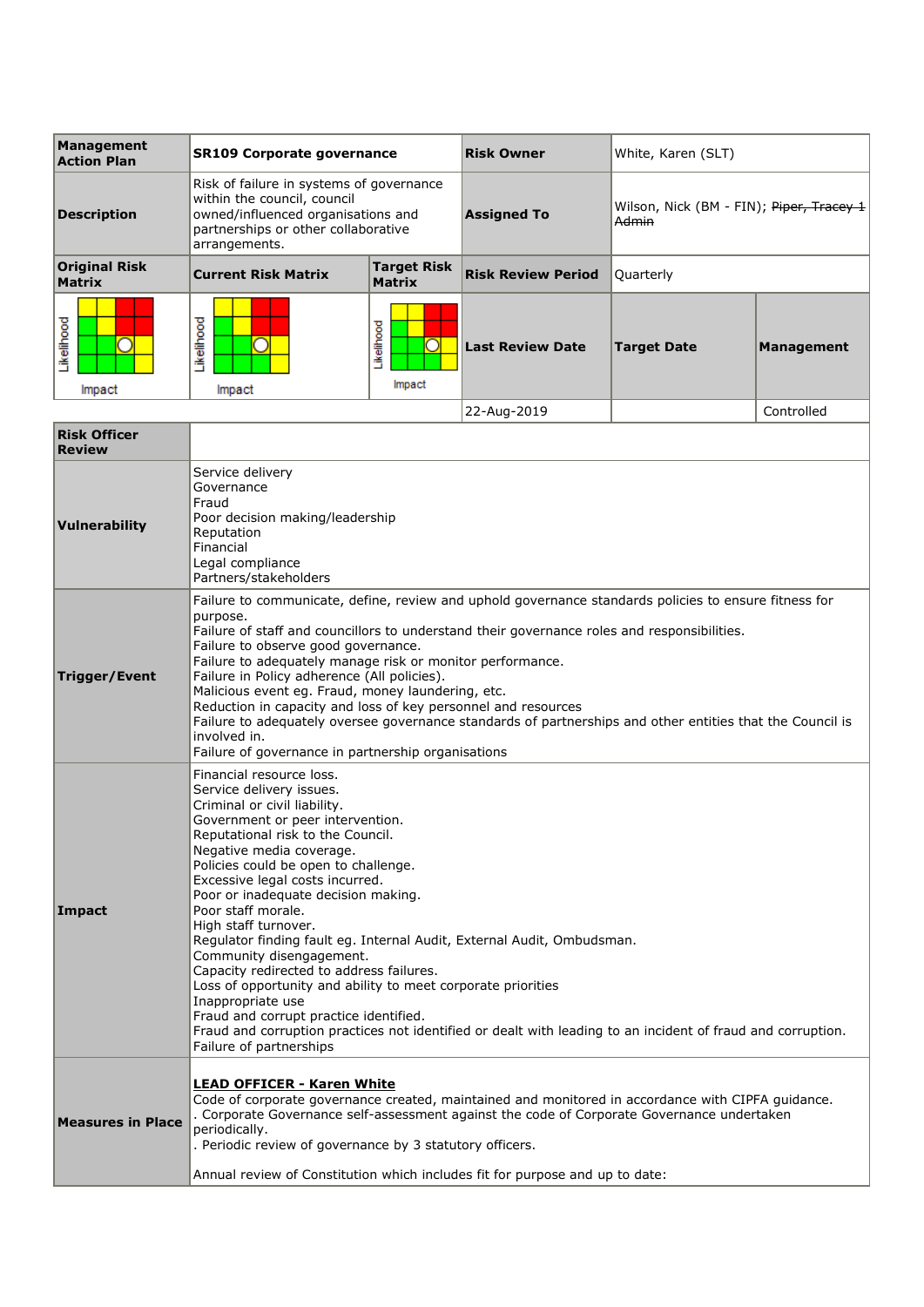| <b>Linked PIs</b>                                                                                                                                                                                                          |                                                                                                                                                                                                                                                                                                                                                                                  | <b>Status</b>       |  |  |
|----------------------------------------------------------------------------------------------------------------------------------------------------------------------------------------------------------------------------|----------------------------------------------------------------------------------------------------------------------------------------------------------------------------------------------------------------------------------------------------------------------------------------------------------------------------------------------------------------------------------|---------------------|--|--|
| RP-SR109 Corporate governance                                                                                                                                                                                              |                                                                                                                                                                                                                                                                                                                                                                                  | 0%                  |  |  |
| required<br><b>Linked Actions</b>                                                                                                                                                                                          |                                                                                                                                                                                                                                                                                                                                                                                  | <b>Progress Bar</b> |  |  |
| <b>Further</b><br>control/actions                                                                                                                                                                                          | The further actions required to be undertaken for this risk (if any) are detailed within the Strategic Risk<br>Action Plan under the Actions Module of Pentana.                                                                                                                                                                                                                  |                     |  |  |
|                                                                                                                                                                                                                            | Governance review ongoing with support from LGA                                                                                                                                                                                                                                                                                                                                  |                     |  |  |
|                                                                                                                                                                                                                            | Measures in place to ensure IR35 compliance<br>Schedules review of Corporate Governance (Q4 19/20                                                                                                                                                                                                                                                                                |                     |  |  |
|                                                                                                                                                                                                                            | Horizon scanning at Business Manager briefings and effective communication between SLT and business<br>managers.                                                                                                                                                                                                                                                                 |                     |  |  |
|                                                                                                                                                                                                                            | HR policies in place<br>Recruitment process controls, e.g. References, Immigration, DBS.                                                                                                                                                                                                                                                                                         |                     |  |  |
|                                                                                                                                                                                                                            | Oversight of Active4Today, Newark and Sherwood Homes, Arkwood and East Midlands Building Control.<br>. Appropriate monitoring of performance of the third party or alternative service delivery methods.                                                                                                                                                                         |                     |  |  |
|                                                                                                                                                                                                                            | Appropriate insurance cover including Fidelity Guarantee.                                                                                                                                                                                                                                                                                                                        |                     |  |  |
|                                                                                                                                                                                                                            | Fraud<br>. Annual internal review of the Fraud Risk register to carry out proactive work, check on internal controls<br>and is reported to members<br>. Participation with National Fraud Initiative process<br>. Options appraisal for counter fraud and implementation of preferred option.                                                                                    |                     |  |  |
|                                                                                                                                                                                                                            | Complaints:<br>. Localised standards framework and effective arrangements for dealing with complaints overseen by Policy<br>and Finance Committee.<br>. Internal complaints procedure.                                                                                                                                                                                           |                     |  |  |
| Staff and member training in place<br>. Training on governance issues including anti-fraud and financial regulations.<br>. Counter fraud training delivered.<br>. Member induction at the start of each new Council cycle. |                                                                                                                                                                                                                                                                                                                                                                                  |                     |  |  |
|                                                                                                                                                                                                                            | Internal Audit work including risk based Audit Plan.<br>Effective use of External Auditor.<br>Scrutiny by Audit and Accounts Committee                                                                                                                                                                                                                                           |                     |  |  |
|                                                                                                                                                                                                                            | Annual governance statement reviewed annually and reported to Audit and Accounts Committee. Annual<br>Governance Statement goes to Feb meeting of Committee<br>Creation of annual combined assurance report in conjunction with SLT and BMs.                                                                                                                                     |                     |  |  |
|                                                                                                                                                                                                                            | Officer code of conduct.<br>. Officer registers of interests - Related third party transactions.<br>. Section 151 officer/Monitoring officer/Head of Paid Service.<br>. Gifts and hospitality - policy and register place.<br>. Council Financial regulations and procedures,<br>. Contract procedure rules<br>. Whistle blowing policy<br>. Anti-fraud and corruptions strategy |                     |  |  |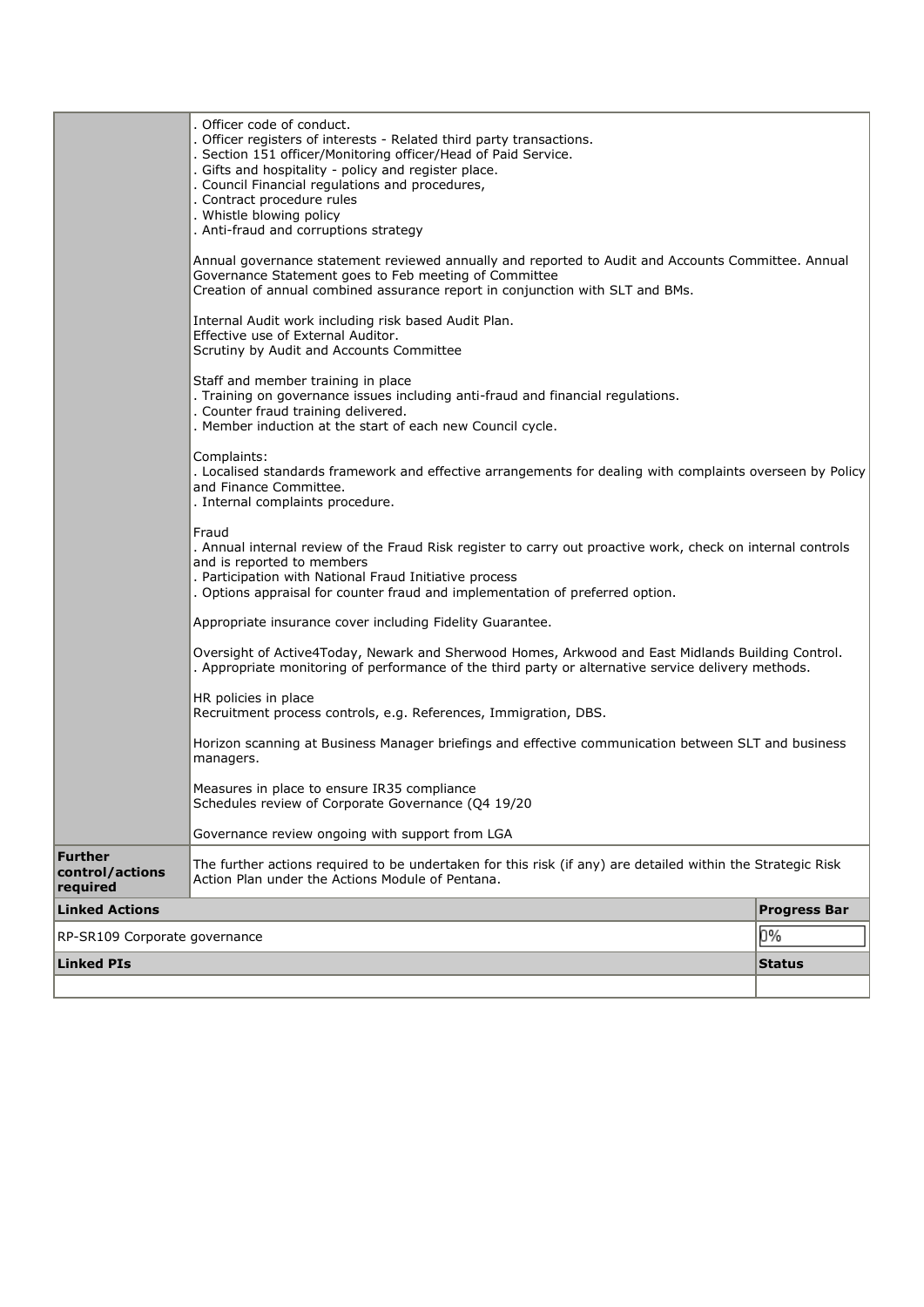| Management<br><b>Action Plan</b>      | <b>SR110 Data management and</b><br>securitv                                                                                                                                                                                                                                                                                                                                                                                                                                                                                                                                                                                                                                                                                                                                                                                                                                                                                                                                                                                                                                                                                                                                                                                                                                                                                                                                                                                                                                                                                                                                                                                                                                                                                                                                                         |                                     | <b>Risk Owner</b>         | Kohli, Sanjiv (SLT)                                                              |                   |
|---------------------------------------|------------------------------------------------------------------------------------------------------------------------------------------------------------------------------------------------------------------------------------------------------------------------------------------------------------------------------------------------------------------------------------------------------------------------------------------------------------------------------------------------------------------------------------------------------------------------------------------------------------------------------------------------------------------------------------------------------------------------------------------------------------------------------------------------------------------------------------------------------------------------------------------------------------------------------------------------------------------------------------------------------------------------------------------------------------------------------------------------------------------------------------------------------------------------------------------------------------------------------------------------------------------------------------------------------------------------------------------------------------------------------------------------------------------------------------------------------------------------------------------------------------------------------------------------------------------------------------------------------------------------------------------------------------------------------------------------------------------------------------------------------------------------------------------------------|-------------------------------------|---------------------------|----------------------------------------------------------------------------------|-------------------|
| <b>Description</b>                    | Deliberate or unintentional loss/disclosure<br>of personal, sensitive, confidential,<br>business critical information or breach of<br>information governance legislation                                                                                                                                                                                                                                                                                                                                                                                                                                                                                                                                                                                                                                                                                                                                                                                                                                                                                                                                                                                                                                                                                                                                                                                                                                                                                                                                                                                                                                                                                                                                                                                                                             |                                     | <b>Assigned To</b>        | Baker, Jill (BM - CSC); Wilson, Nick (BM)<br>- FIN); Richardson, Dave (BM - ICT) |                   |
| <b>Original Risk</b><br><b>Matrix</b> | <b>Current Risk Matrix</b>                                                                                                                                                                                                                                                                                                                                                                                                                                                                                                                                                                                                                                                                                                                                                                                                                                                                                                                                                                                                                                                                                                                                                                                                                                                                                                                                                                                                                                                                                                                                                                                                                                                                                                                                                                           | <b>Target Risk</b><br><b>Matrix</b> | <b>Risk Review Period</b> | Quarterly                                                                        |                   |
| Likelihood<br>Impact                  | Likelihood<br>Impact                                                                                                                                                                                                                                                                                                                                                                                                                                                                                                                                                                                                                                                                                                                                                                                                                                                                                                                                                                                                                                                                                                                                                                                                                                                                                                                                                                                                                                                                                                                                                                                                                                                                                                                                                                                 | Likelihood<br>Ω<br>Impact           | <b>Last Review Date</b>   | <b>Target Date</b>                                                               | <b>Management</b> |
|                                       |                                                                                                                                                                                                                                                                                                                                                                                                                                                                                                                                                                                                                                                                                                                                                                                                                                                                                                                                                                                                                                                                                                                                                                                                                                                                                                                                                                                                                                                                                                                                                                                                                                                                                                                                                                                                      |                                     | 22-Jan-2020               | 31-Mar-2020                                                                      | Control Pending   |
| <b>Risk Officer</b><br><b>Review</b>  | 3 September 2019, SK and RB                                                                                                                                                                                                                                                                                                                                                                                                                                                                                                                                                                                                                                                                                                                                                                                                                                                                                                                                                                                                                                                                                                                                                                                                                                                                                                                                                                                                                                                                                                                                                                                                                                                                                                                                                                          |                                     |                           |                                                                                  |                   |
| Vulnerability                         | Loss of vulnerable, personal, sensitive valuable data<br>Legal compliance<br>Reputation<br>Financial<br>Partners/stakeholders<br>Disruption of service from a cyber attack                                                                                                                                                                                                                                                                                                                                                                                                                                                                                                                                                                                                                                                                                                                                                                                                                                                                                                                                                                                                                                                                                                                                                                                                                                                                                                                                                                                                                                                                                                                                                                                                                           |                                     |                           |                                                                                  |                   |
| Trigger/Event                         | Personal, confidential or corporately sensitive/business critical information disclosed unintentionally or<br>through error of judgement when responding to requests for information, data breach - intentional<br>(malicious) or unintentional.<br>Theft or loss of equipment/papers/data belonging to the council, partners or third party companies.<br>Cyber attack: (either targeted such as denial of service or unintentional access to link on another website.<br>Agile Working ie. mobile/remote/home working/home printing/disposal of printed data/ /Outreach posts.<br>Reducing resources with less capacity for processing data.<br>Collaborative working, sharing, outsourcing and partnership working (including external printing and<br>hybrid mail)/involvement in other peoples' data Use of BYOD (Bring your own device).<br>Government integration agenda e.g. Increased working between public bodies Use of suppliers/third<br>parties, etc.<br>Decommissioning of property.<br>Partnership working and sharing new service locations/data sharing issues.<br>Partner's/contractor's/host's poor data management and information security leading to data breach/loss.<br>Devolution/change in service delivery model.<br>Loss of key resources.<br>Third party access to IT systems.<br>New and inexperienced staff/elected members with access to data.<br>Termination of PSN/GCSX standards by the Cabinet Office limiting options for securely sharing with some<br>Public Sector organisations.<br>Failure to comply with relevant standards and legislation including PCI-DSS/Cyber Essentials/NCSC best<br>practice/PSN.<br>Unsupported software/unforseen loss of support<br>Housing management transfer<br>Adoption of unsupported/dated systems from third parties |                                     |                           |                                                                                  |                   |
| <b>Impact</b>                         | Individual loss/damage to an individual where the Council inappropriately released their personal data eg.<br>civil claims.<br>Damage to reputation of the Council/trust by the public.<br>Breach of Access to Information legislation bringing about financial/legal damage - imposed on the Council<br>by the Information Commissioner and other Statutory Bodies.<br>Financial/ resource impact of Information Commissioner investigation.<br>Disciplinary action taken against a member of staff and elected members if a breach is found to be<br>deliberate/malicious.<br>Operational and resource issues eg. service interruption - where focus has to be taken away from service<br>delivery to dealing with the breach.<br>Individual loss/damage to an individual where the Council inappropriately released their personal data eg.<br>civil claims.<br>Drain on resources to process and enable conformity in legislation.<br>Greater demand on existing resource<br>Impact on Agile working - lack of ability to work remotely and available physical resource<br>Cyber attack leading to system downtime/damage/loss of data (Ransom Ware) and financial loss/ resource<br>drain<br>Loss of provision to customers and partners eg. NSH, Active4Today, DWP, CCTV (under current                                                                                                                                                                                                                                                                                                                                                                                                                                                                                                        |                                     |                           |                                                                                  |                   |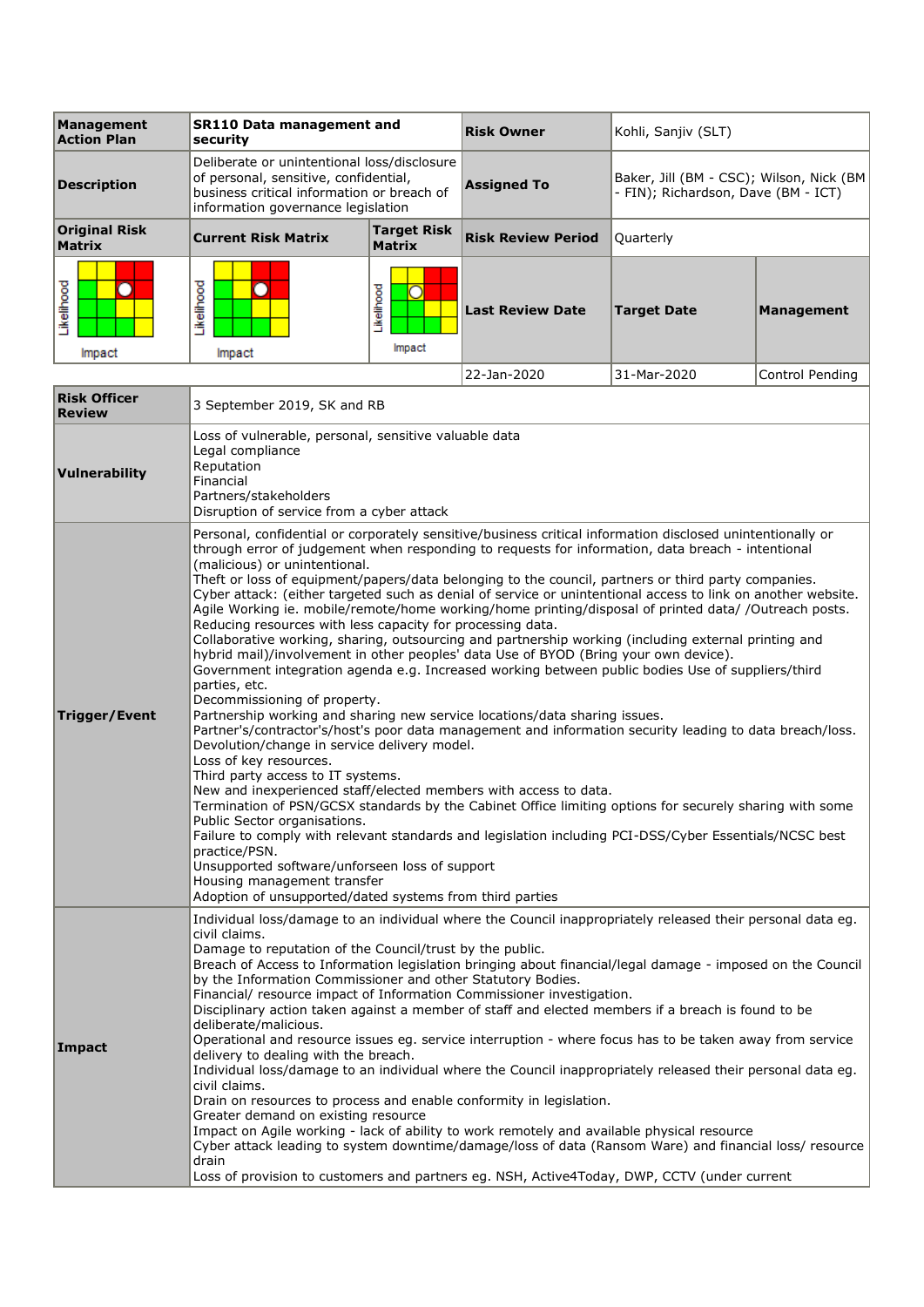|                          | arrangements) leading to disputes over SLAs and contracts and potential loss of income, e.g. partner rent<br>for Castle House.<br>Negative media coverage<br>Less control over data as service delivery models become more complex<br>Loss of partner data where the council is the data processor - subsequent impact on partner's reputation.<br>Loss of confidence with the Council<br>Loss of confidence with partners and stakeholders<br>Withdrawal of service from partners and stakeholder                                                                                                                                                                                                                                                                                                                                                                                                                                                                                                                                                                                                                                                                                                                                                                                                                                                                                                                                                                                                                                                                                                                                                                                                                                                                                                                                                                                                                                                                                                                                                                                                                                                                                                                                                                                                                                                                                                                                                                                                                                                                                                                                                                                                                                                                                                                                                                                                                                                                                                                                                                                                                                                                                                                                                                                                                                              |
|--------------------------|-------------------------------------------------------------------------------------------------------------------------------------------------------------------------------------------------------------------------------------------------------------------------------------------------------------------------------------------------------------------------------------------------------------------------------------------------------------------------------------------------------------------------------------------------------------------------------------------------------------------------------------------------------------------------------------------------------------------------------------------------------------------------------------------------------------------------------------------------------------------------------------------------------------------------------------------------------------------------------------------------------------------------------------------------------------------------------------------------------------------------------------------------------------------------------------------------------------------------------------------------------------------------------------------------------------------------------------------------------------------------------------------------------------------------------------------------------------------------------------------------------------------------------------------------------------------------------------------------------------------------------------------------------------------------------------------------------------------------------------------------------------------------------------------------------------------------------------------------------------------------------------------------------------------------------------------------------------------------------------------------------------------------------------------------------------------------------------------------------------------------------------------------------------------------------------------------------------------------------------------------------------------------------------------------------------------------------------------------------------------------------------------------------------------------------------------------------------------------------------------------------------------------------------------------------------------------------------------------------------------------------------------------------------------------------------------------------------------------------------------------------------------------------------------------------------------------------------------------------------------------------------------------------------------------------------------------------------------------------------------------------------------------------------------------------------------------------------------------------------------------------------------------------------------------------------------------------------------------------------------------------------------------------------------------------------------------------------------------|
|                          | Increased demand on existing services                                                                                                                                                                                                                                                                                                                                                                                                                                                                                                                                                                                                                                                                                                                                                                                                                                                                                                                                                                                                                                                                                                                                                                                                                                                                                                                                                                                                                                                                                                                                                                                                                                                                                                                                                                                                                                                                                                                                                                                                                                                                                                                                                                                                                                                                                                                                                                                                                                                                                                                                                                                                                                                                                                                                                                                                                                                                                                                                                                                                                                                                                                                                                                                                                                                                                                           |
|                          |                                                                                                                                                                                                                                                                                                                                                                                                                                                                                                                                                                                                                                                                                                                                                                                                                                                                                                                                                                                                                                                                                                                                                                                                                                                                                                                                                                                                                                                                                                                                                                                                                                                                                                                                                                                                                                                                                                                                                                                                                                                                                                                                                                                                                                                                                                                                                                                                                                                                                                                                                                                                                                                                                                                                                                                                                                                                                                                                                                                                                                                                                                                                                                                                                                                                                                                                                 |
| <b>Measures in Place</b> | LEAD OFFICER - Sanjiv Kohli<br>Training/ Guidance/ Compliance/ Agreements<br>Data protection training including a section on information security and targeted training ongoing for staff<br>located elsewhere and forms part of the induction process.<br>Guidance and training available for elected members. 3 GDPR sessions provided for newly elected<br>members.<br>Guidance on security breach procedures for Business Managers as Information Asset Owners.<br>Ongoing training for all staff taking payments in line with PCI-DSS requirements.<br>Relevant training for ICT staff.<br>Weekly review of ICO guidance.<br>Compliance with the governments security arrangements.<br>PSN compliant data & internet connections implemented.<br>Compliance with new Cabinet Office email standards achieved.<br>Information governance check on furniture that is being disposed of.<br>Information E Training completed by all staff.<br>Cyber Security now standing agenda item on monthly business unit management meetings.<br>Annual review of Information Asset Register.<br>Annual mandatory GDPR and cyber/phising online training for all staff and councillors.<br>Governance arrangements established through CIGG with monthly review.<br>ICT/Equipment<br>External Audit on ICT security annually.<br>Encryption for mobile devices.<br>VASCO tokens and Google Authenticator.<br>Quarterly ICT security checks internally.<br>Penetration test annually for external company - monthly scans of servers for weaknesses, monthly server<br>updates and monthly scans of Microsoft Office and Windows.<br>Perimeter software - eg. mailmarshall & webmarshall.<br>Hardening test on new virtual servers.<br>Documents scanned reducing the need for paper.<br>Secure server room.<br>East Midlands WARP membership - alerting networking facility regarding any breaches.<br>Monthly updates of Adobe products.<br>Program in place to ensure the continual maintenance & upgrade of the ICT environment.<br>Secure portal for Members to access the Extranet.<br>Airwatch MDM (Mobile Device Management) implementation for mobile devices.<br>DMark, DKim SPF and TLS secure email authentication software.<br>Cryptshare for encrypting secure emails and large files for email.<br>Report & record all cyber-attacks/attempts and escalate to CMT where appropriate Users own devices<br>cannot connect to network<br>'Consent' tick box on appropriate forms.<br>Policies/Audit<br>Information management framework incorporating Security Policy and Security Breach Policy.<br>Annual SIRO audit.<br>Retention of document policy.<br>Data Protection policy.<br>Confidential waste handling procedure.<br>Review of policies and procedures to ensure compliance with latest Payment Card Industry- Data Security<br>Standard (PCI-DSS)<br>Data security part of consideration as part of future strategic projects.<br>All aspects of GDPR action plan completed including compulsory e-learning for all staff.<br>SIRO audit completed confirming processes in place for identifying risks associated with any new<br>project/process.<br>CIGG meeting every two months to review any new risks.<br>Periodic PCI/DSS compliance checks - see Corporate risk for further details.<br>Data Privacy Impact Assessment. |
|                          | Partners/ Stakeholders/ Staff                                                                                                                                                                                                                                                                                                                                                                                                                                                                                                                                                                                                                                                                                                                                                                                                                                                                                                                                                                                                                                                                                                                                                                                                                                                                                                                                                                                                                                                                                                                                                                                                                                                                                                                                                                                                                                                                                                                                                                                                                                                                                                                                                                                                                                                                                                                                                                                                                                                                                                                                                                                                                                                                                                                                                                                                                                                                                                                                                                                                                                                                                                                                                                                                                                                                                                                   |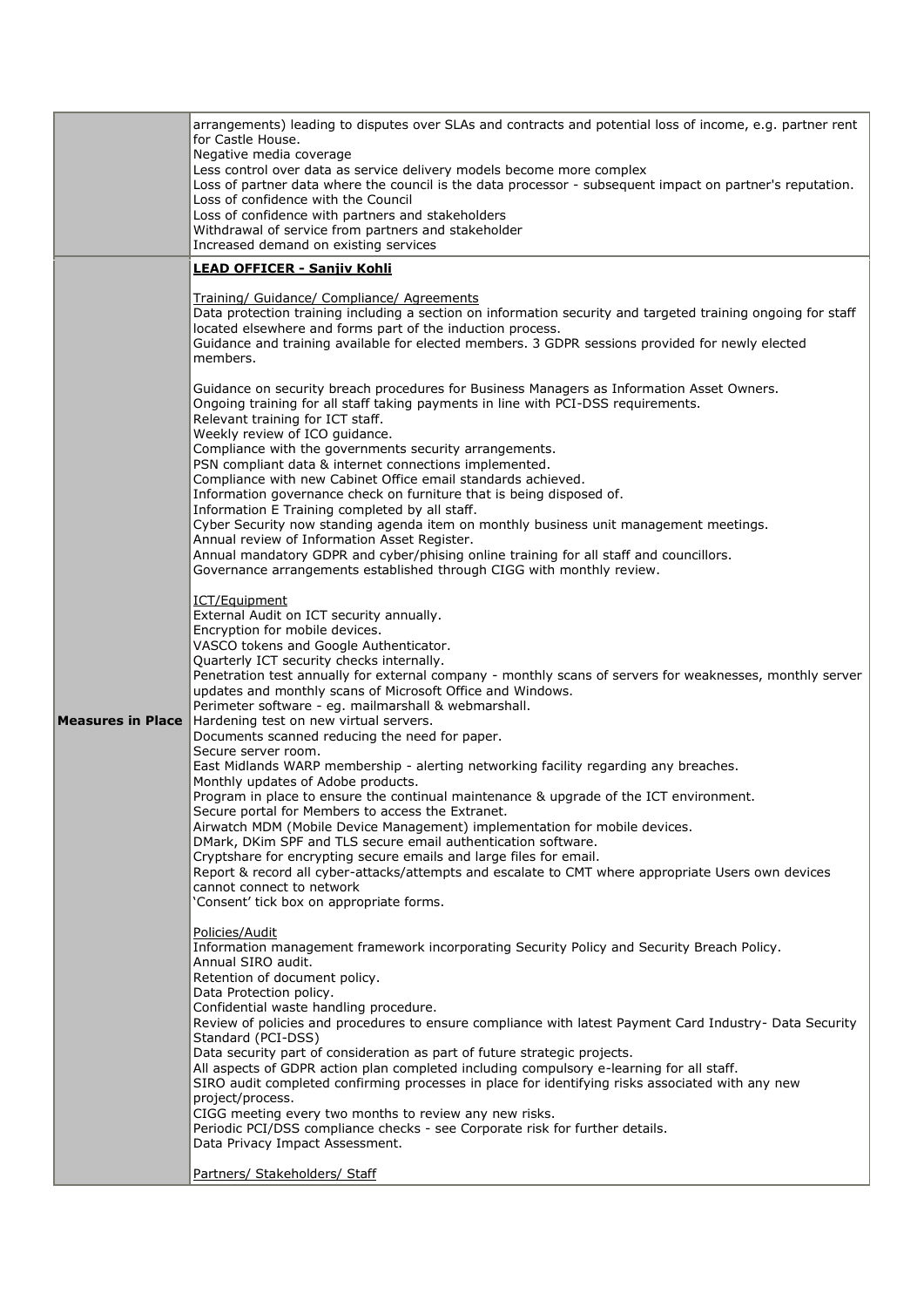|                                              | Non-disclosure agreements in place for third party access.<br>Use of data processing and agreements with partners.<br>CIO/SIRO/DPO appointed.<br>CIGG in place.<br>Use of licensed Confidential waste handler.<br>Letters sent to all third parties who process personal data on behalf of NSDC advising of additional<br>responsibilities under GDPR and data processing agreements in place.<br>Actions arising from report to SLT on third party users implemented. |  |  |  |  |
|----------------------------------------------|------------------------------------------------------------------------------------------------------------------------------------------------------------------------------------------------------------------------------------------------------------------------------------------------------------------------------------------------------------------------------------------------------------------------------------------------------------------------|--|--|--|--|
| Further<br>control/actions<br>required       | The further actions reguired to be undertaken for this risk (if any) are detailed within the Strategic Risk<br>Action Plan under the Actions Module of Pentana.                                                                                                                                                                                                                                                                                                        |  |  |  |  |
| <b>Linked Actions</b><br><b>Progress Bar</b> |                                                                                                                                                                                                                                                                                                                                                                                                                                                                        |  |  |  |  |
| RP-SR110 Data management and security        |                                                                                                                                                                                                                                                                                                                                                                                                                                                                        |  |  |  |  |
| <b>Linked PIs</b>                            |                                                                                                                                                                                                                                                                                                                                                                                                                                                                        |  |  |  |  |
|                                              |                                                                                                                                                                                                                                                                                                                                                                                                                                                                        |  |  |  |  |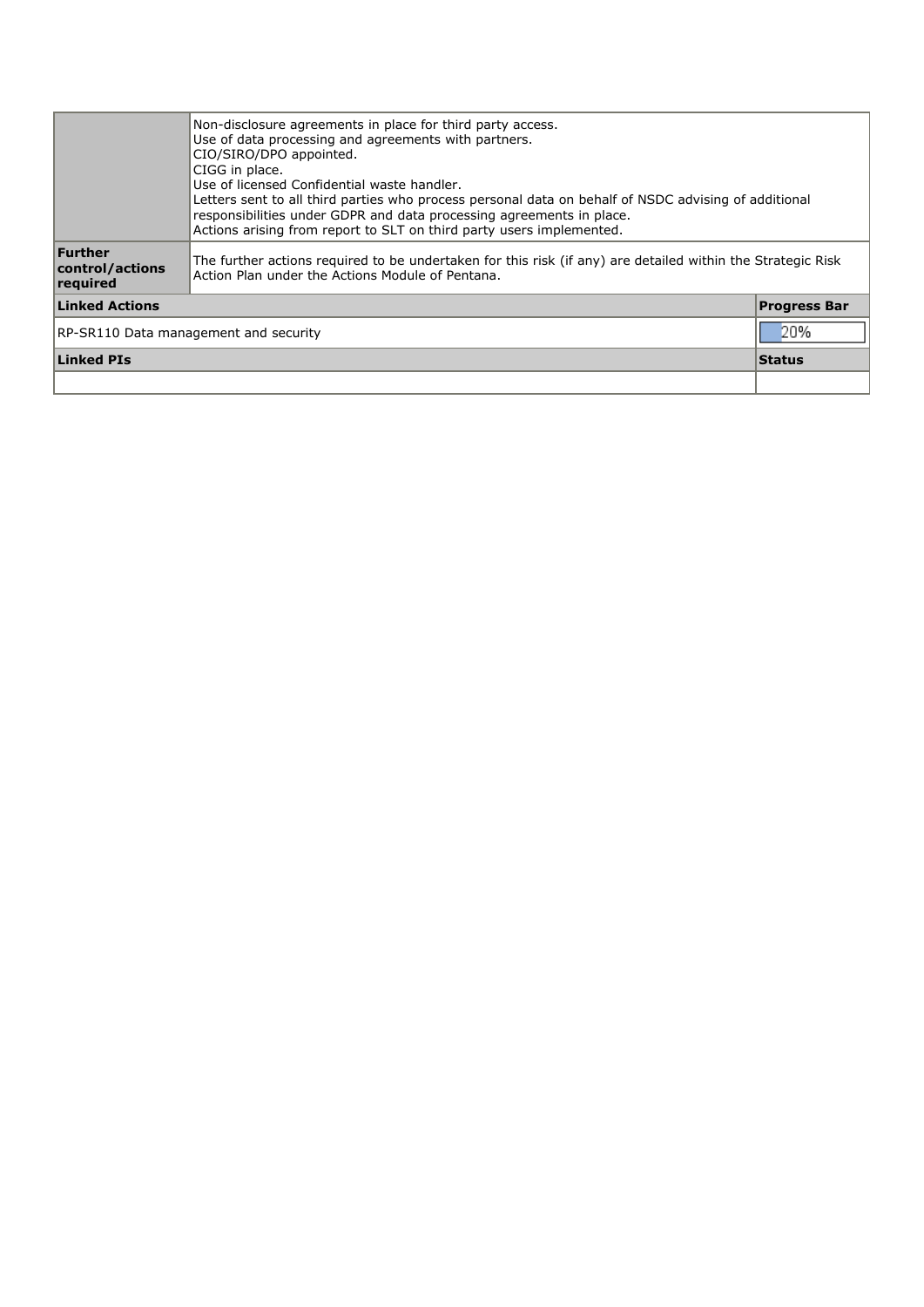| Management<br><b>Action Plan</b>      | SR111 Arkwood Development                                                                                                                    |                                     | <b>Risk Owner</b>         | White, Karen (SLT)      |            |
|---------------------------------------|----------------------------------------------------------------------------------------------------------------------------------------------|-------------------------------------|---------------------------|-------------------------|------------|
| <b>Description</b>                    | Managing performance and the<br>relationship between the Council and<br>Arkwood Developments in accordance<br>with the governance agreement. |                                     | <b>Assigned To</b>        | Wilson, Nick (BM - FIN) |            |
| <b>Original Risk</b><br><b>Matrix</b> | <b>Current Risk Matrix</b>                                                                                                                   | <b>Target Risk</b><br><b>Matrix</b> | <b>Risk Review Period</b> | Quarterly               |            |
| ikelihood<br>Impact                   | Likelihood<br>Impact                                                                                                                         | Likelihood<br>Impact                | <b>Last Review Date</b>   | <b>Target Date</b>      | Management |
|                                       |                                                                                                                                              |                                     | 08-0ct-2019               |                         |            |

|                                      | UU ULL ZUIS                                                                                                                                                                                                                                                                                                                                                                                                      |  |  |  |  |  |
|--------------------------------------|------------------------------------------------------------------------------------------------------------------------------------------------------------------------------------------------------------------------------------------------------------------------------------------------------------------------------------------------------------------------------------------------------------------|--|--|--|--|--|
| <b>Risk Officer</b><br><b>Review</b> |                                                                                                                                                                                                                                                                                                                                                                                                                  |  |  |  |  |  |
| Vulnerability                        | Financial<br>Reputation<br>Service Delivery<br>Conflict of interest                                                                                                                                                                                                                                                                                                                                              |  |  |  |  |  |
|                                      | Financial<br>Loan repayments from the company are not made<br>Company failure to deliver approved Business Plan<br>Company failure to pay monies to the Council e.g. land transactions costs, SLA costs<br>Company failure to pay monies in a timely way<br>Company failure to manage cash flow                                                                                                                  |  |  |  |  |  |
|                                      | Reputational<br>Poor leadership<br>Company insolvency<br>Poor quality development leading to customer dissatisfaction<br>Secretary of State call in planning decisions made by council on company developments                                                                                                                                                                                                   |  |  |  |  |  |
|                                      | Compliance Issues<br>Operational failure leading to non compliance/legislative failure<br>Compliance failure by the Company (ie. legislative & policy)                                                                                                                                                                                                                                                           |  |  |  |  |  |
| Trigger/Event                        | Lack of Delivery<br>Failure to adhere to business plan<br>Lack of awareness of company purpose<br>Company failure to secure planning consent on developments                                                                                                                                                                                                                                                     |  |  |  |  |  |
|                                      | Market & External Factors<br>Brexit - market volatility<br>Downturn in economy<br>Failure to understand and develop to meet market needs<br>Changes in local and national policy & legislation e.g. restraints in legislation from Council<br>Lack of skills to deliver developments to quality and on time (e.g. skills shortage)<br>Market and external construction prices leading to increased cost of build |  |  |  |  |  |
|                                      | Resource Demand<br>Insufficient resourcing (e.g. internal capacity to deliver)<br>Over resourcing<br>Incorrect or over demanding SLA's<br>Failure to deliver Council objectives due to increased amount of time spent by board of directors on<br>company rather than substantive role                                                                                                                           |  |  |  |  |  |
|                                      | <b>Relationship with Company</b><br>Lack of communication between Company and Council<br>Lack of regular updates/ assurance from company<br>Conflict of interest - failure of the council to demonstrate the company's independence                                                                                                                                                                              |  |  |  |  |  |
| <b>Impact</b>                        | Financial<br>Return on investment to the council not realised<br>Lack of sustainability and viability of company<br>Council not achieving aims & objectives as set out in Council's Commercial strategy                                                                                                                                                                                                          |  |  |  |  |  |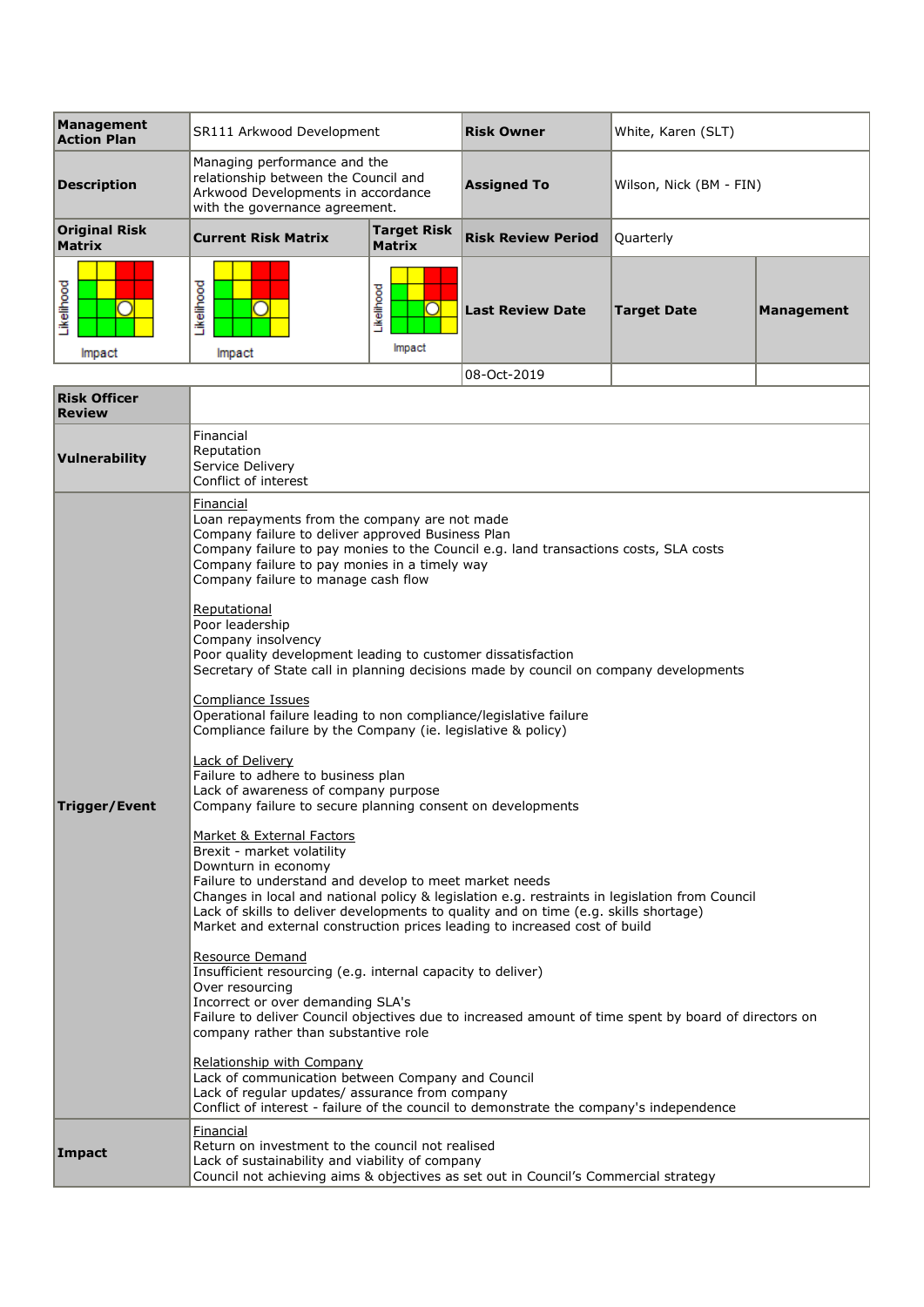|                                        | Resource Demand<br>Substantive council roles of directors compromised<br>Council resource overstretched - poor quality service to council or company<br>Reputational<br>Adverse impact on reputation<br>Inability to contribute to local plan housing numbers<br>Impact on reputation with key partners and stakeholders<br>Market & External Factors<br>Lack of housing that meets market demand<br>Partners/Relationships<br>Relationship breakdown between council and company                                                                                              |                     |
|----------------------------------------|--------------------------------------------------------------------------------------------------------------------------------------------------------------------------------------------------------------------------------------------------------------------------------------------------------------------------------------------------------------------------------------------------------------------------------------------------------------------------------------------------------------------------------------------------------------------------------|---------------------|
| <b>Measures in Place</b>               | <b>LEAD OFFICER - Karen.</b><br><b>Support: N Cook</b><br>Shareholder Committee established and membership agreed<br>Shareholder meetings scheduled<br>Shareholder Committee Members training session completed on 17/1/18<br>Company's Articles and shareholder agreement in place<br>Shareholder Committee approve business plan for company and business case for each development site<br>Monthly officer contract meetings between Arkwood and council<br>Internal Audit Report giving substantial assurance<br>Inclusion of risk register by company with business cases |                     |
| Further<br>control/actions<br>required | The further actions required to be undertaken for this risk (if any) are detailed within the Strategic Risk<br>Action Plan under the Actions Module of Pentana.                                                                                                                                                                                                                                                                                                                                                                                                                |                     |
| <b>Linked Actions</b>                  |                                                                                                                                                                                                                                                                                                                                                                                                                                                                                                                                                                                | <b>Progress Bar</b> |
| 20%<br>RP-SR111 Arkwood Development    |                                                                                                                                                                                                                                                                                                                                                                                                                                                                                                                                                                                |                     |
| <b>Linked PIs</b>                      |                                                                                                                                                                                                                                                                                                                                                                                                                                                                                                                                                                                | <b>Status</b>       |
|                                        |                                                                                                                                                                                                                                                                                                                                                                                                                                                                                                                                                                                |                     |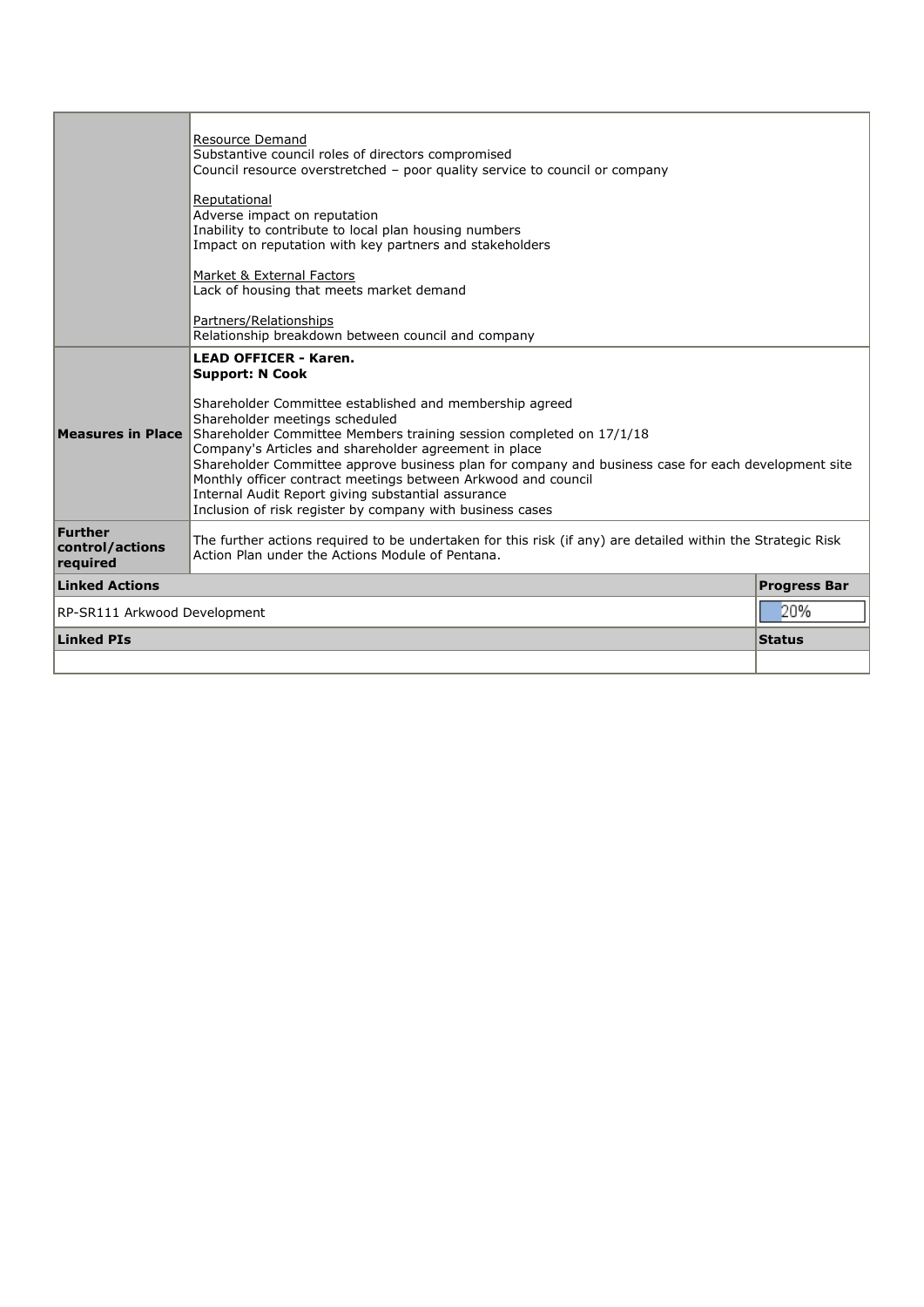| <b>Management</b><br><b>Action Plan</b> | SR112 Brexit                                                                                                       |                                     | <b>Risk Owner</b>         | Finch, Matthew (SLT)                                                                                                                                                                                                                                                                                            |                   |
|-----------------------------------------|--------------------------------------------------------------------------------------------------------------------|-------------------------------------|---------------------------|-----------------------------------------------------------------------------------------------------------------------------------------------------------------------------------------------------------------------------------------------------------------------------------------------------------------|-------------------|
| Description                             | Effects of BREXIT on the council's ability<br>to deliver services and to the<br>sustainability of its communities. |                                     | <b>Assigned To</b>        | Syddall, Steven (BM - AMP); Baker, Jill<br>(BM - CSC); Wilson, Nick (BM - FIN);<br>Monger, Leanne (BM - HHC); Main, Rob<br>(BM - HSD); Richardson, Dave (BM -<br>ICT); Norton, Matthew (BM - PPO);<br>Batty, Alan (BM - PPR); Ward, Phil (BM<br>- R&B); Marshall, Kate 1 Admin; Piper,<br><b>Tracey 1 Admin</b> |                   |
| <b>Original Risk</b><br><b>Matrix</b>   | <b>Current Risk Matrix</b>                                                                                         | <b>Target Risk</b><br><b>Matrix</b> | <b>Risk Review Period</b> | Quarterly                                                                                                                                                                                                                                                                                                       |                   |
| .ikelihood<br>Impact                    | ikelihood<br>Impact                                                                                                | Likelihood<br>Impact                | <b>Last Review Date</b>   | <b>Target Date</b>                                                                                                                                                                                                                                                                                              | <b>Management</b> |
|                                         |                                                                                                                    |                                     | 18-Dec-2019               |                                                                                                                                                                                                                                                                                                                 |                   |
| <b>Risk Officer</b>                     | 18/12/19 ME assessed in Directorate meeting                                                                        |                                     |                           |                                                                                                                                                                                                                                                                                                                 |                   |

| NDN VI<br><b>Review</b> | 18/12/19 MF assessed in Directorate meeting                                                                                                                                                                                                                                                                                                                                                                                                                                                                                                                                                                                                                                                                                                                                                                                                                                                                                                                                                                                                                                                                                                                                                                                                                    |  |  |  |  |
|-------------------------|----------------------------------------------------------------------------------------------------------------------------------------------------------------------------------------------------------------------------------------------------------------------------------------------------------------------------------------------------------------------------------------------------------------------------------------------------------------------------------------------------------------------------------------------------------------------------------------------------------------------------------------------------------------------------------------------------------------------------------------------------------------------------------------------------------------------------------------------------------------------------------------------------------------------------------------------------------------------------------------------------------------------------------------------------------------------------------------------------------------------------------------------------------------------------------------------------------------------------------------------------------------|--|--|--|--|
| Vulnerability           | Financial<br>Reputation<br>Resource demand<br>Service delivery<br>Communities                                                                                                                                                                                                                                                                                                                                                                                                                                                                                                                                                                                                                                                                                                                                                                                                                                                                                                                                                                                                                                                                                                                                                                                  |  |  |  |  |
| Trigger/Event           | Economic downturn<br>Cost of goods and services increase<br>Lack of investment from businesses in the lead up to Brexit due to uncertainty in the economy<br>Weak currency due to 'drawn out negotiations of Brexit'<br>Regulatory impact<br>New legislation/guidance that will be enforced as part of Brexit will cause major delays<br><b>Financial Implications</b><br>Lack of funding for initiatives which would previously have qualified for EU funding<br>Uncertainty<br>Brexit negotiations resulting in uncertainty (e.g. No Deal)<br>Delaying Article 50 leading to uncertainty<br>Leadership contest causing further delay on outcome of Brexit<br>Reputational<br>Lack of planning<br>Resource Demand<br>Lack of resource (financial and staffing) to maintain services resulting from Brexit<br>Service Delivery<br>Lack of awareness of the implications of any Brexit scenario (not sharing crucial data internally)<br>Lack of business continuity planning for any Brexit scenario<br>Delays in announcements on wider Domestic policies such as social care, public transport, homelessness,<br>waste strategy due to Brexit negotiations still ongoing<br>Cyber attack<br>Protests and other actions planned<br>Further electoral activity |  |  |  |  |
| Impact                  | Economic Development<br>Cost of living - food prices higher than the price of inflation. Businesses that are offering offers are not<br>making profits.<br>House prices increases as cost of materials increase making housing unaffordable<br>Increase in zero hours contracts<br>Uncertainty<br>Civil Unrest<br>Long extension to negotiations may cause local unrest                                                                                                                                                                                                                                                                                                                                                                                                                                                                                                                                                                                                                                                                                                                                                                                                                                                                                        |  |  |  |  |